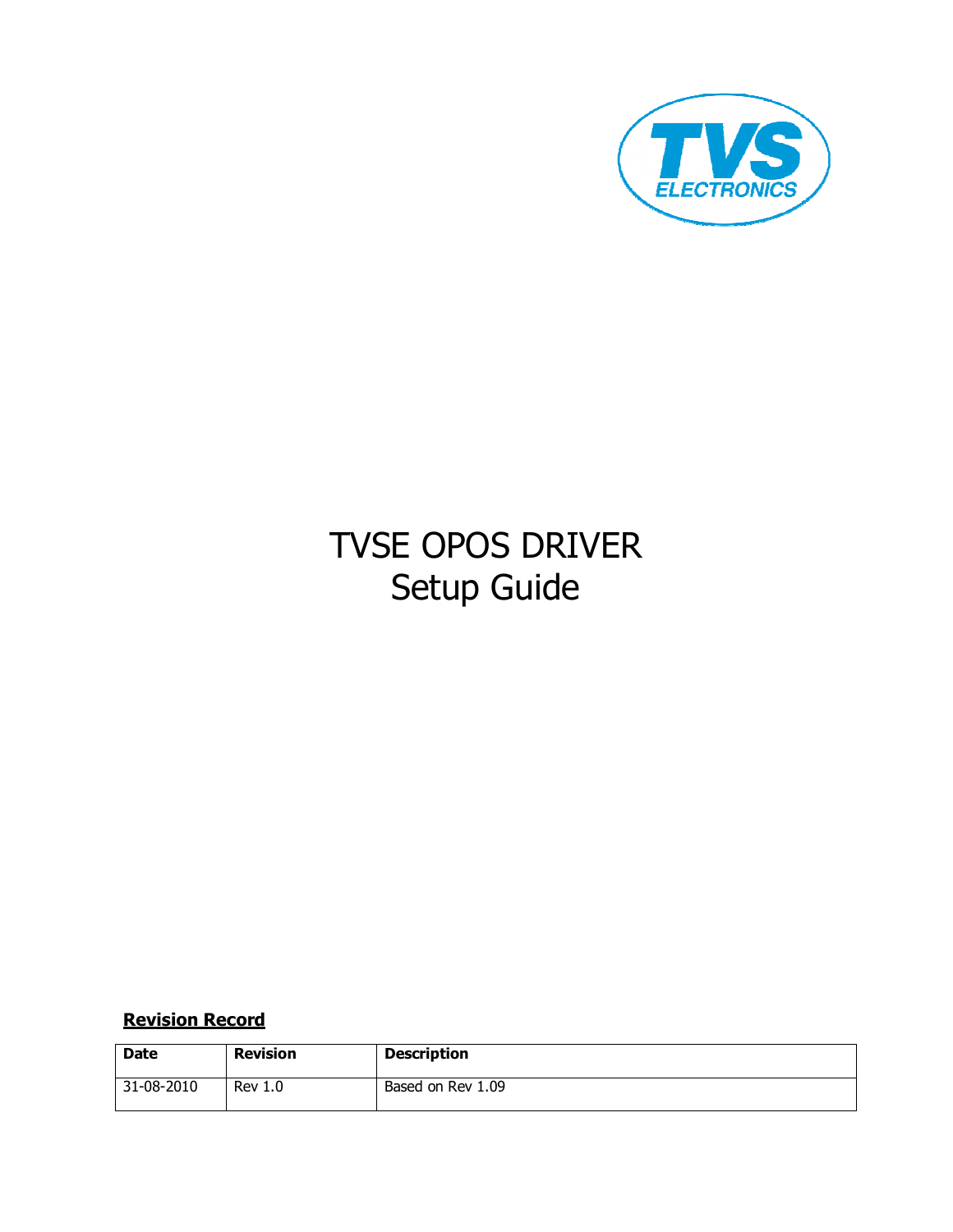## **Contents**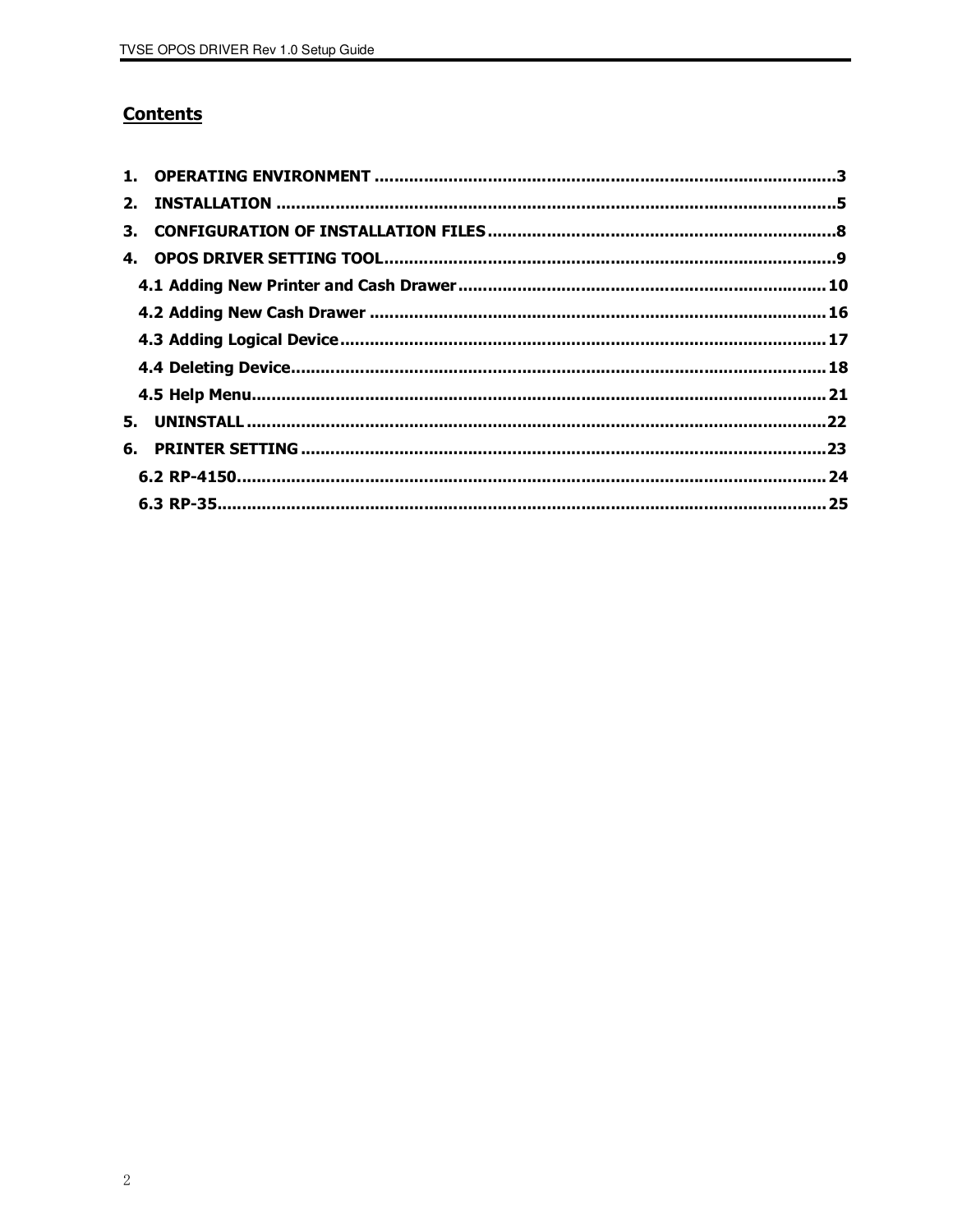## 1. Operating Environment

## Operating System

This driver supports the following Windows operating systems

- ・ Windows 2000
- ・ Windows XP

## Object Models

Object models of this product and the corresponding interface are as shown below.

For details of each model, refer to the Printer User's Guide.

| <b>Object Model</b> | <b>Interface</b> | <b>Printer Functions</b>                                       |  |
|---------------------|------------------|----------------------------------------------------------------|--|
| RP-4150             | AP / AU          | Standard (Paper with blackmark on front<br>side is supported.) |  |
| RP-3200             | AP / AU          | Standard                                                       |  |
| RP-3300             | AP / AU          | Standard                                                       |  |
| <b>RP-35</b>        | AP / AU          | Standard (Without cutting feature)                             |  |

### USB Interface Connection

Installation of printer driver is required when using this product with USB connection. In addition, the kind of driver for installation differs by the USB mode setting of printer.

1) In the case when USB Mode is Printer Class

Perform the installation of Windows Driver. Designate USB Interface Port (Virtual Printer Port for USB) which is designated by the Windows Driver at OPOS Driver side.

2) In the case when USB Mode is Virtual COM

Perform installation of Virtual COM Driver. Designate serial interface port designated on the Virtual COM driver at OPOS Driver side.

### Parallel Interface Connection

If the terminal and the printer are connected together through parallel interface, the installation wizard requesting you to install printer driver each time you start the terminal may start. To prevent this installation wizard from starting install Windows driver.

### Installing Windows Driver

For the method of Windows driver installation, refer to "Windows Driver Guide" supplied with Windows driver.

Windows driver includes two types: a driver with status function (language monitor) that allows checking of printer status and a driver without status function.

When using this driver, be sure to install the Windows driver without status function.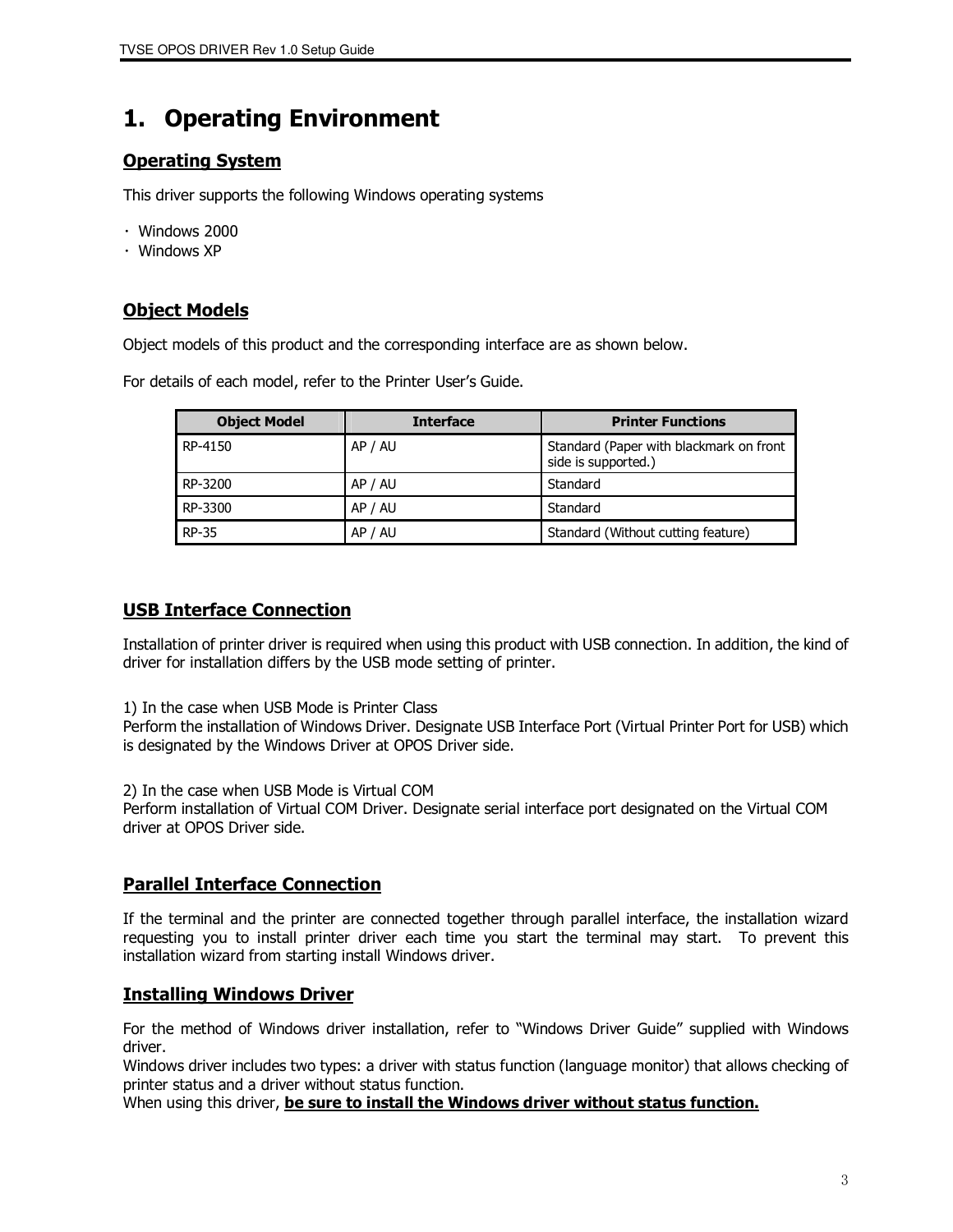\* Use of this driver together with Windows driver having status function is not permitted.

#### Installation of USB Virtual COM Driver

Install virtual COM driver corresponding to each model. Please refer to [Virtual COM Driver Installation Guide] attached to virtual COM driver for the installation method of virtual COM driver. In addition, corresponding status of USB virtual COM mode for each model is shown on the table below;

| Model Name | Corresponding Status for<br>Virtual COM Mode | Port Name (Port Number)                   |
|------------|----------------------------------------------|-------------------------------------------|
| RP-3200    | Supported                                    | Ctyrcom Virtual Communication Port (COM8) |
| RP-3300    |                                              |                                           |
| RP-4150    | Supported                                    | Ctyrcom Virtual Communication Port (COM8) |
| RP-35      | Not supported                                |                                           |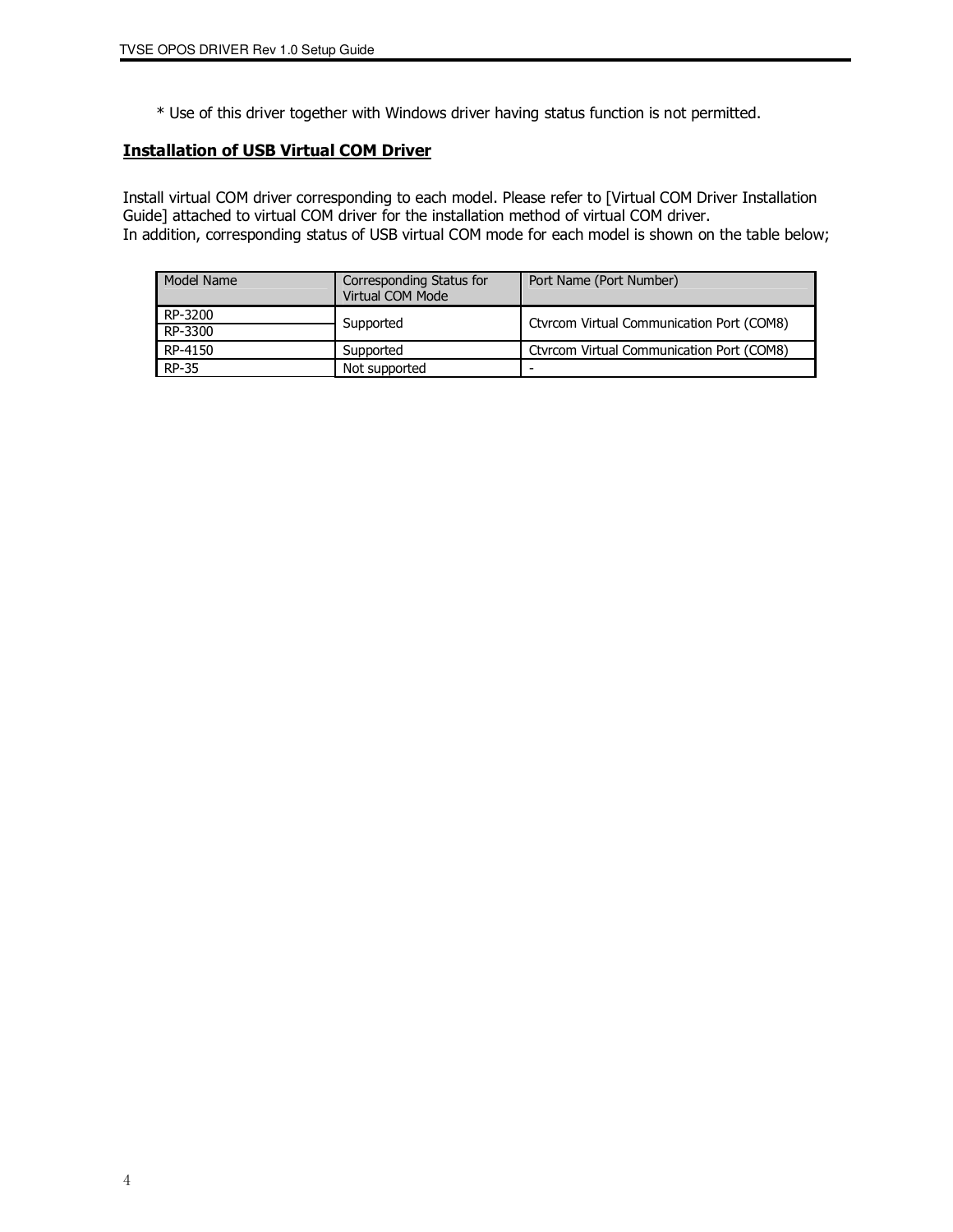## 2. Installation

The installation procedure for this product is described below. Before installation, shut down all applications in operation.

1) Click TVSE\_OPOS1.8.4.5 (installer).

After starting, follow the installation procedure in accordance with the dialog.

| Edit View Favorites Tools Help<br>File             |                                                                     |
|----------------------------------------------------|---------------------------------------------------------------------|
| Back + O + B O Search B Folders   111              |                                                                     |
| Address <b>C</b> E:\TVSE Driver\Driver\OPOS\Driver |                                                                     |
| $\bullet$<br><b>File and Folder Tasks</b>          | TVSE_OPOS1.8.4.5<br>7z Setup SFX<br>Citizen Systems Japan Co., Ltd. |
| $\bullet$<br><b>Other Places</b>                   |                                                                     |
| $\bullet$<br><b>Details</b>                        |                                                                     |
|                                                    |                                                                     |
|                                                    |                                                                     |

2) Setup wizard starts. Click [Next].

| <b>is TVS Electronics OPOS Driver</b>                                                                                                                                                                                                                                                                 |        |
|-------------------------------------------------------------------------------------------------------------------------------------------------------------------------------------------------------------------------------------------------------------------------------------------------------|--------|
| Welcome to the TVS Electronics OPOS Driver<br>Setup Wizard                                                                                                                                                                                                                                            |        |
| The installer will quide you through the steps required to install TVS Electronics OPOS Driver on your<br>computer.                                                                                                                                                                                   |        |
| WARNING: This computer program is protected by copyright law and international treaties.<br>Unauthorized duplication or distribution of this program, or any portion of it, may result in severe civil<br>or criminal penalties, and will be prosecuted to the maximum extent possible under the law. |        |
| < Back<br>Cancel                                                                                                                                                                                                                                                                                      | Next > |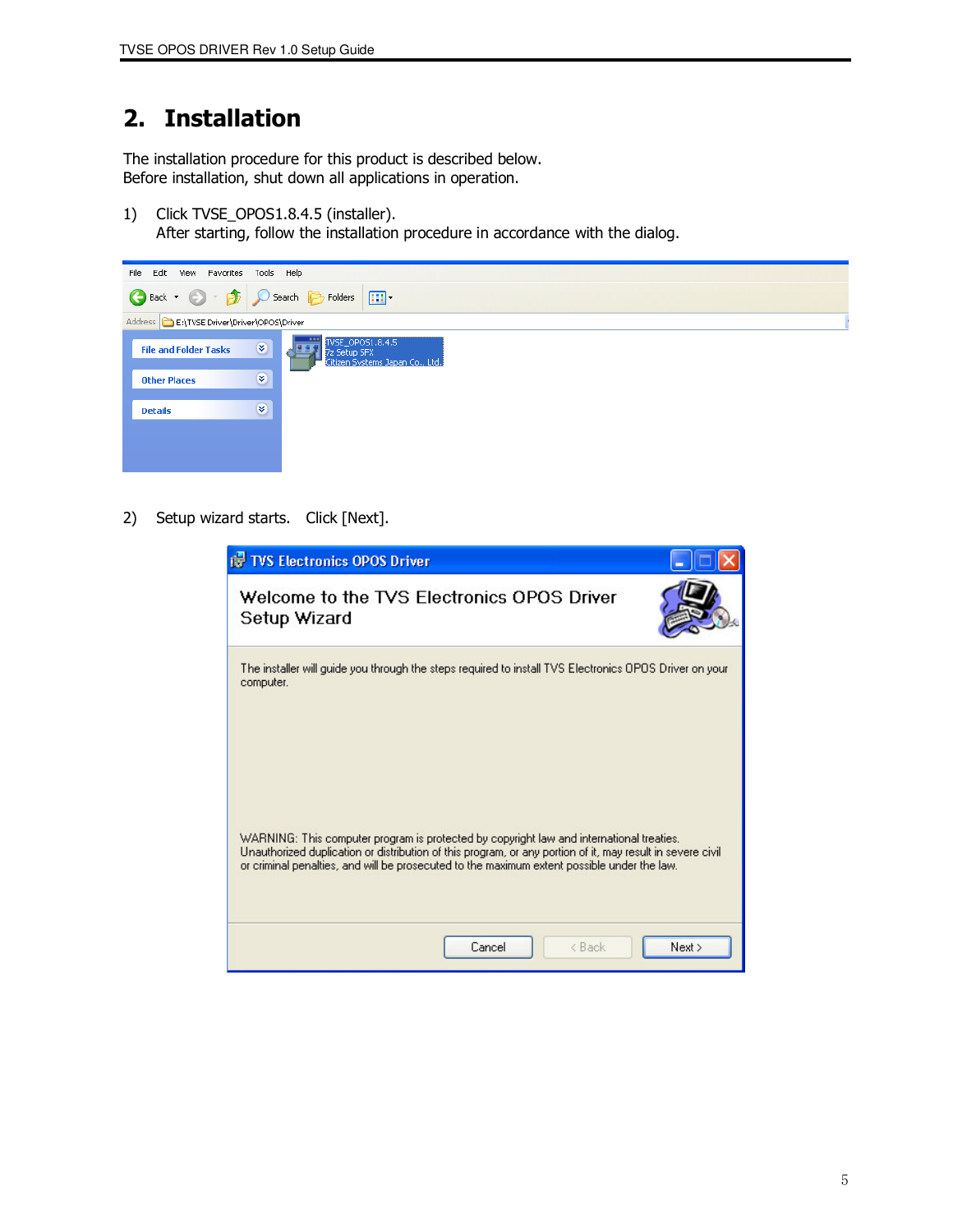3) "License Agreement" window is displayed.

 If you agree with the product license agreement, select "I Agree" and click [Next]. If you do not agree with the product license agreement, select "I Do not Agree" and click [Next] to exit the wizard.

| <b>TVS Electronics OPOS Driver</b>                                                                                                        |           |                                                                                                                                                                                                                                                                                                                                      |
|-------------------------------------------------------------------------------------------------------------------------------------------|-----------|--------------------------------------------------------------------------------------------------------------------------------------------------------------------------------------------------------------------------------------------------------------------------------------------------------------------------------------|
| License Agreement                                                                                                                         |           |                                                                                                                                                                                                                                                                                                                                      |
| Agree", then "Next". Otherwise click "Cancel".                                                                                            |           | Please take a moment to read the license agreement now. If you accept the terms below, click "I                                                                                                                                                                                                                                      |
| <b>IMPORTANT</b><br>Electronics Limited. ("TVS-E") and governs your use of SOFTWARE (Printer<br>and Conditions of this ULA set out below. |           | This User License Agreement ("ULA") is a legal agreement between you and TVS<br>Driver). Your use of the SOFTWARE is deemed to be your acceptance of the Terms<br>You only may use the SOFTWARE if you agree to abide by the following Terms and<br>Conditions. If you decline to agree, you are not authorized to use the SOFTWARE. |
| <b>Terms and Conditions</b>                                                                                                               |           |                                                                                                                                                                                                                                                                                                                                      |
| OIDo Not Agree                                                                                                                            | O   Agree |                                                                                                                                                                                                                                                                                                                                      |
|                                                                                                                                           | Cancel    | $<$ Back<br>Next >                                                                                                                                                                                                                                                                                                                   |

4) "Select Installation Folder" window is displayed.

 Specify the folder to install. If you use a default folder, click [Next]. If you want to change the folder, change the folder you want to install.

| TVS Electronics OPOS Driver                                                                                             |           |
|-------------------------------------------------------------------------------------------------------------------------|-----------|
| <b>Select Installation Folder</b>                                                                                       |           |
| The installer will install TVS Electronics OPOS Driver to the following folder.                                         |           |
| To install in this folder, click "Next". To install to a different folder, enter it below or click "Browse".<br>Folder: |           |
| C:\Program Files\TVS Electronics\                                                                                       | Browse    |
|                                                                                                                         | Disk Cost |
| Install TVS Electronics OPOS Driver for yourself, or for anyone who uses this computer:                                 |           |
| ○ Everyone                                                                                                              |           |
| Just me                                                                                                                 |           |
| Cancel<br>< Back                                                                                                        | Next >    |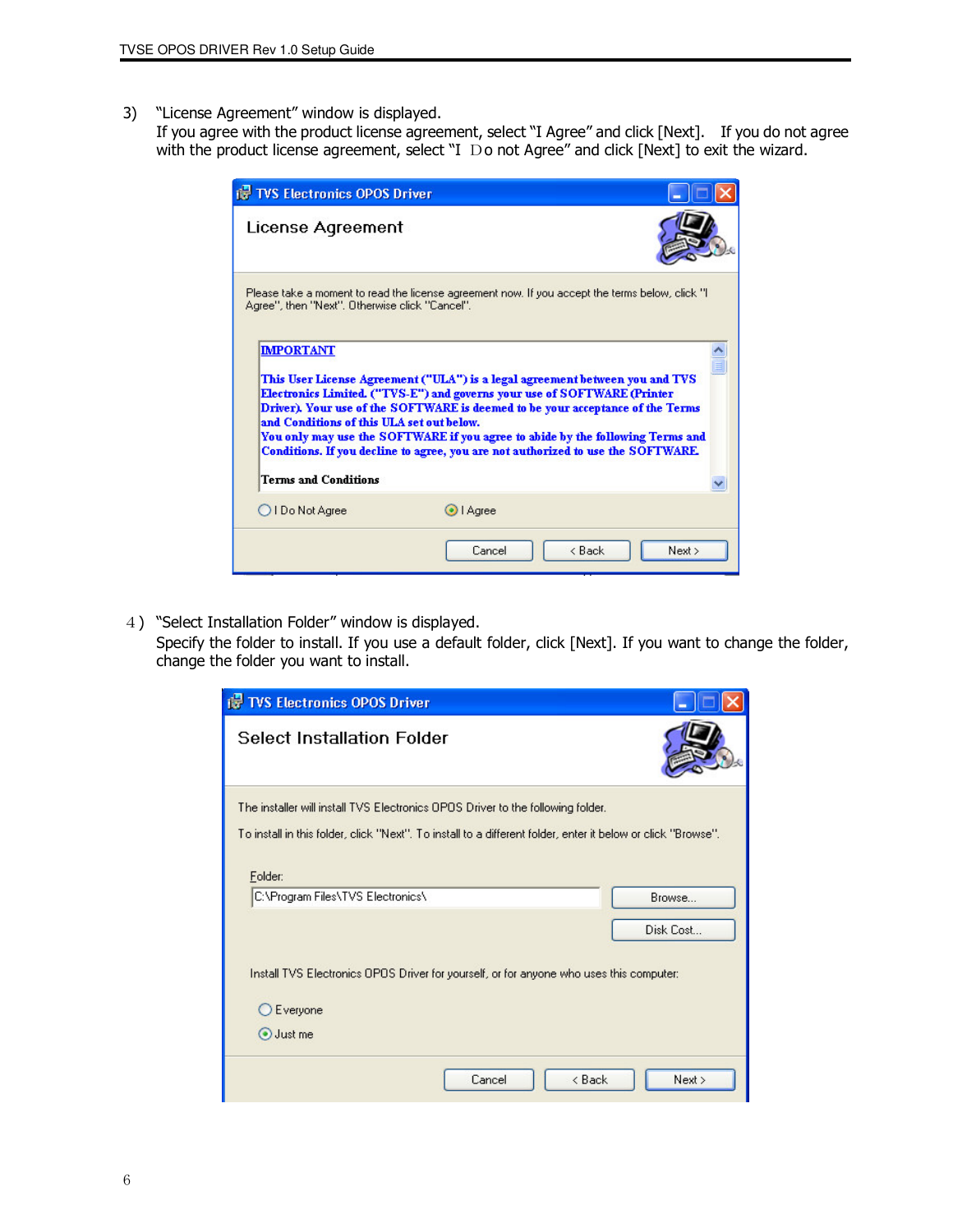- 5) The installation progress status window is displayed.
- (It may take longer time to install depending on the environment or specifications of the terminal.)

| <b>IS TVS Electronics OPOS Driver</b>           |        |
|-------------------------------------------------|--------|
| Installing TVS Electronics OPOS Driver          |        |
| TVS Electronics OPOS Driver is being installed. |        |
| Please wait                                     |        |
| Cancel<br>$<$ Back                              | Next > |

6) When the installation is successful, "Installation Completed" window is displayed. Click [Close].

| <b>For TVS Electronics OPOS Driver</b>                       |        |        |       |
|--------------------------------------------------------------|--------|--------|-------|
| Installation Complete                                        |        |        |       |
| TVS Electronics OPOS Driver has been successfully installed. |        |        |       |
| Click "Close" to exit.                                       |        |        |       |
|                                                              |        |        |       |
|                                                              |        |        |       |
|                                                              |        |        |       |
|                                                              |        |        |       |
|                                                              |        |        |       |
|                                                              |        |        |       |
|                                                              |        |        |       |
|                                                              | Cancel | < Back | Close |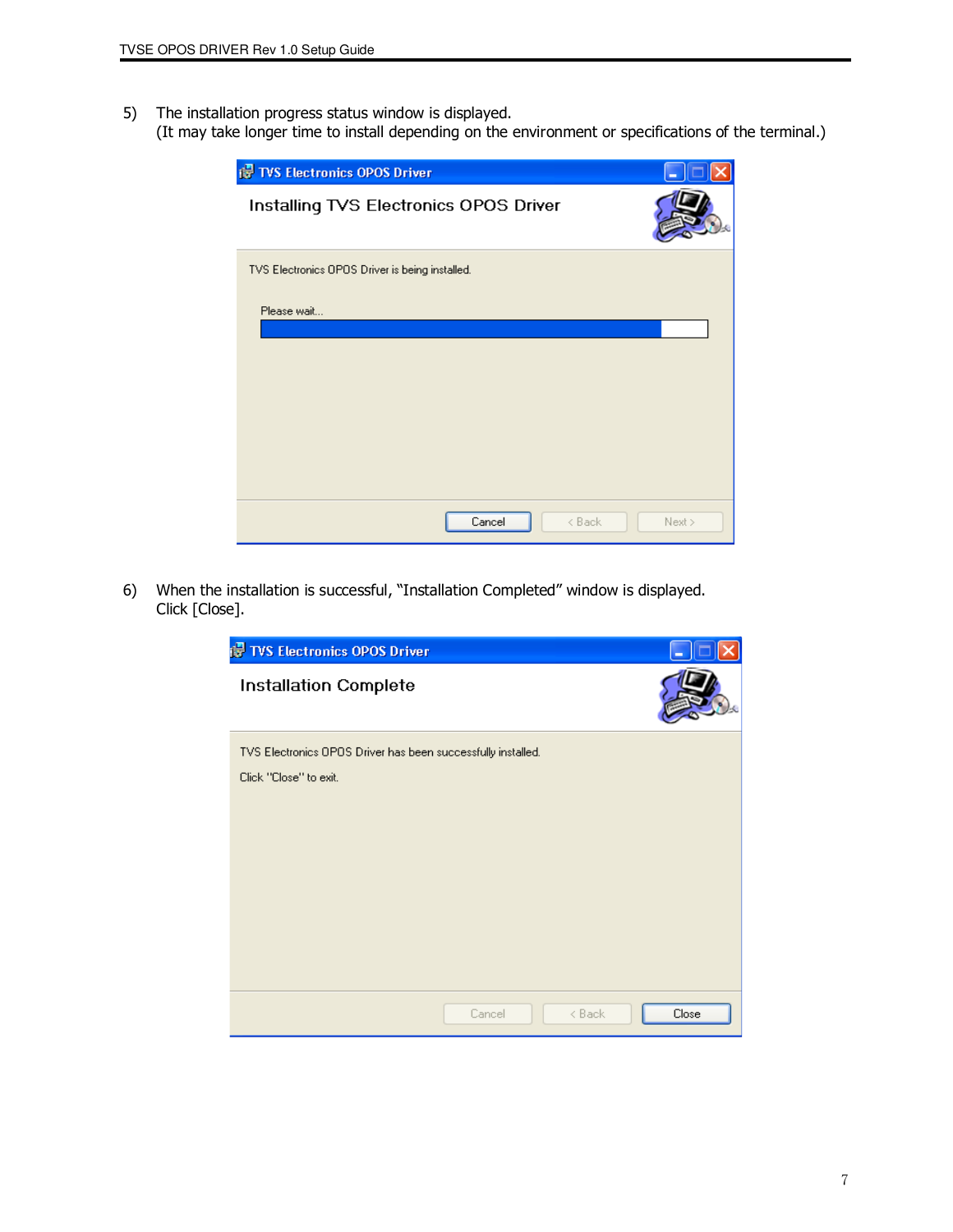## 3. Configuration of Installation Files

The following provides the description on the installation files of this product.

"Install Folder" TVS-E Service Objects

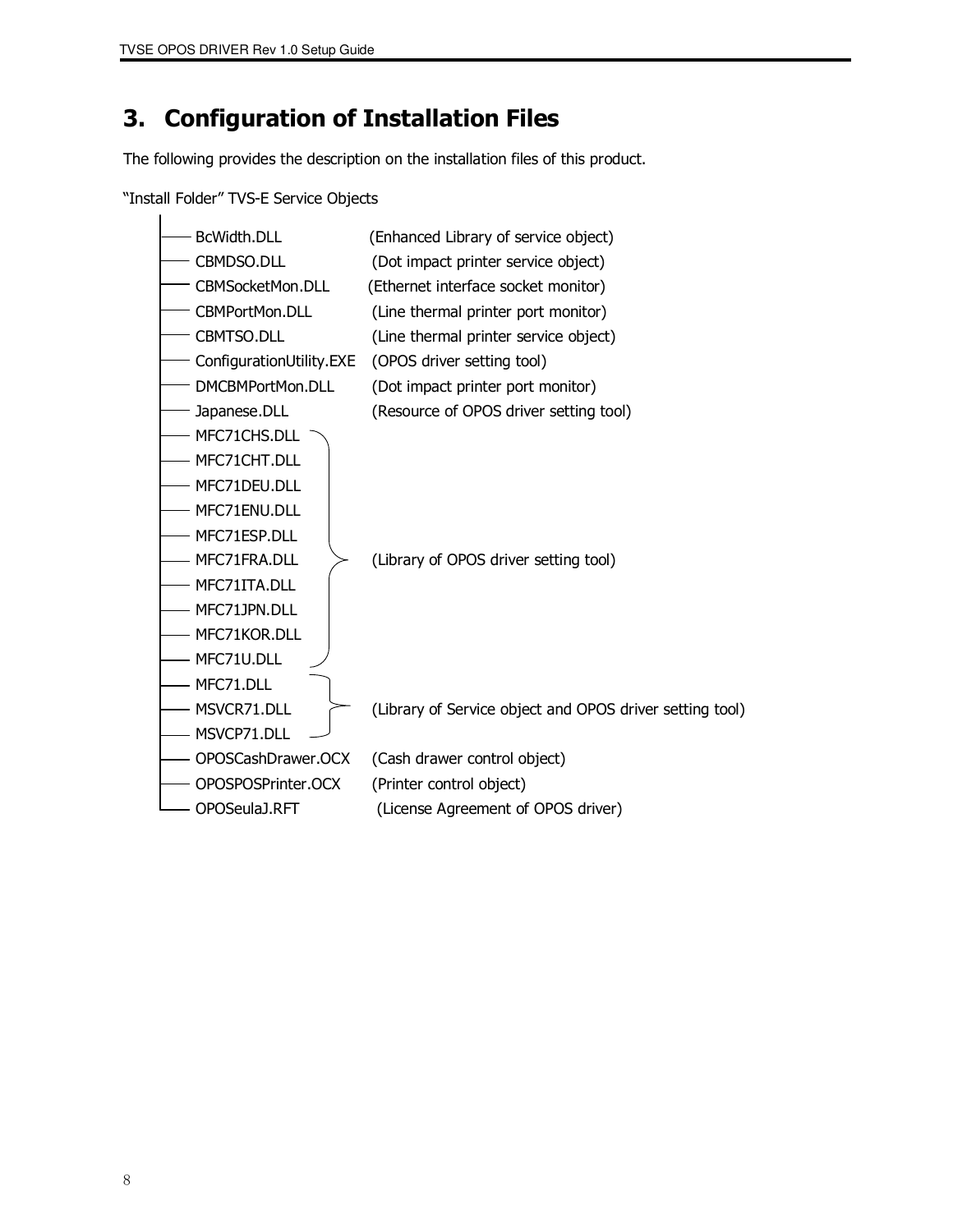## 4. OPOS Driver Setting Tool

This section provides the description of the method of using Configuration Utility. When this driver is installed, a shortcut icon is registered in the Windows Start Menu.

"Start"  $\rightarrow$  "All Programs"  $\rightarrow$  "TVS Electronics"  $\rightarrow$  "Configuration Utility"

#### **Main Screen**

| Configuration Utility - POSPrinter        |                                                                                                                                                                                                                                                                                                                                                                               |                                                                                                                                                                                                                                           | $ \mathsf{x} $                                                              |
|-------------------------------------------|-------------------------------------------------------------------------------------------------------------------------------------------------------------------------------------------------------------------------------------------------------------------------------------------------------------------------------------------------------------------------------|-------------------------------------------------------------------------------------------------------------------------------------------------------------------------------------------------------------------------------------------|-----------------------------------------------------------------------------|
| File Device HELP                          |                                                                                                                                                                                                                                                                                                                                                                               |                                                                                                                                                                                                                                           |                                                                             |
| POSDevices<br>POSPrinter<br>48 CashDrawer | <b>Interface Setting</b><br>Port<br>$\checkmark$<br>Serial Port Setting<br>BaudRate<br>$\vee$<br>$\checkmark$<br>Parity<br>HandShake<br>$\checkmark$<br>Time Adjustment<br>Status Back Interval<br>$\vee$<br>msec<br>Write Timeout<br>$\times$ msec<br><b>Bitmap Setting</b><br>Map Image with Bimp File Resolution<br>SetBitmap Mode<br>◯ NV Bit Image<br>◯ Raster Bit Image | <b>Printer Setting</b><br>Paper Width<br>Columns<br>International Char<br>Code Page<br>CashDrawer Setting<br>Signal Length<br><b>Drawer Status</b><br>Pin3 Connected<br>Pin3 Status of Drawer Opened<br>$\bigcirc$ High<br>$\bigcirc$ Low | $\times$ mm<br>$\lor$<br>$\lor$<br>$\lor$<br>$(x 100)$ msec<br>$\checkmark$ |
|                                           | Setting view: Indicates the setting of each device (Direct change of setting is available).                                                                                                                                                                                                                                                                                   |                                                                                                                                                                                                                                           |                                                                             |

Device view: Tree of physical devices and logical devices is indicated.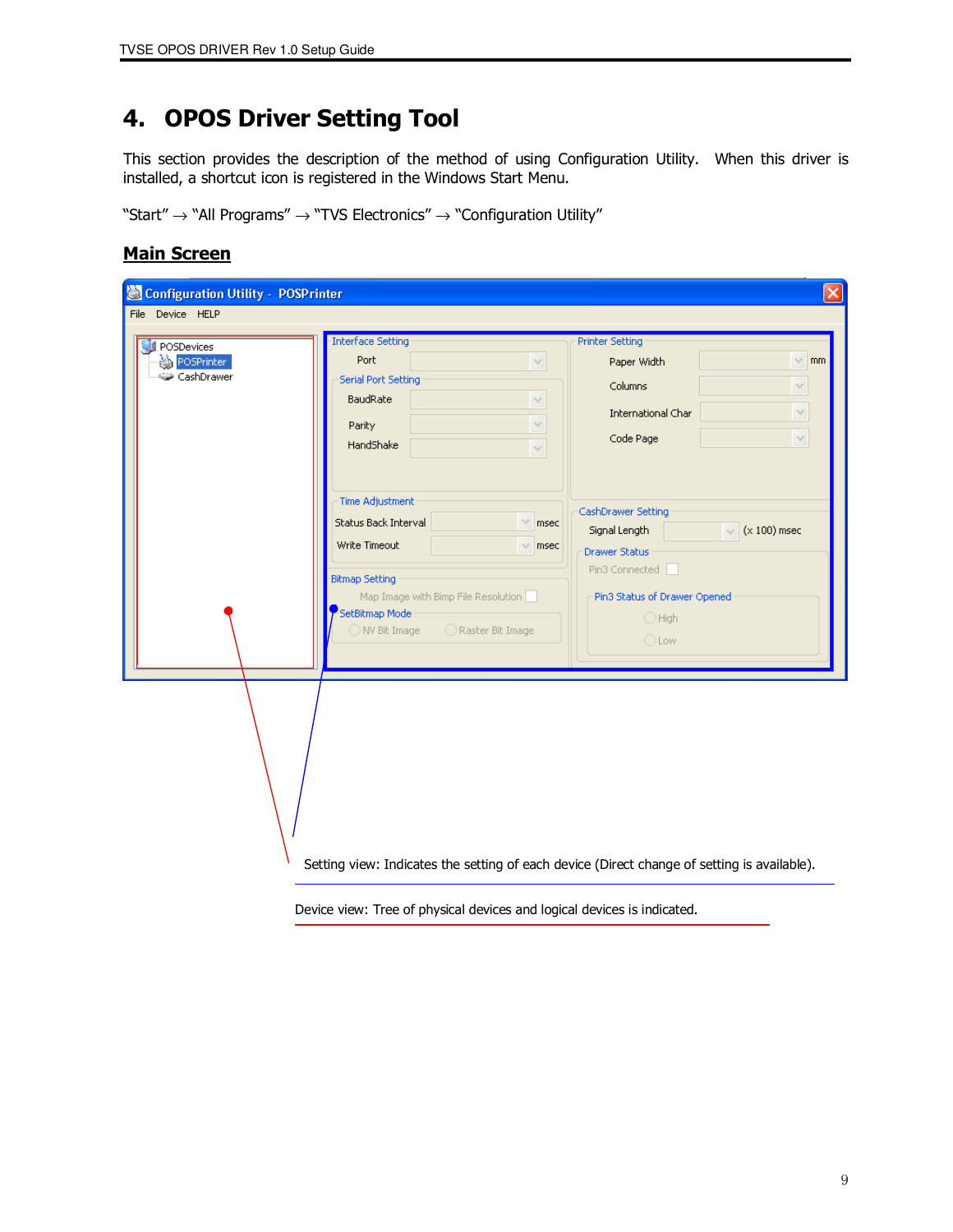## 4.1 Adding New Printer and Cash Drawer

1) Click "Add Printer" from the Device menu.



2) "Add Printer" wizard starts. Select the model to add and click [Next]. (Here specify RP-3200.)

| <b>Add New Printer Wizard</b>    |  |
|----------------------------------|--|
|                                  |  |
| Add new printer                  |  |
| Please choose the printer model: |  |
| RP 3200<br>×                     |  |
|                                  |  |
|                                  |  |
|                                  |  |
|                                  |  |
|                                  |  |
| $<$ Back<br>Next<br>Cancel       |  |

For the function of each printer, refer to the section in "1 Operating Environment".

3) "Choose the printer type" window is displayed. Specify the size of paper width used and the maximum number of columns per line referring to the following table. This setting is interlocked with the default value of the "RecLineChars/RecLineCharsList" property.

For details, refer to Application Development Guide of this product.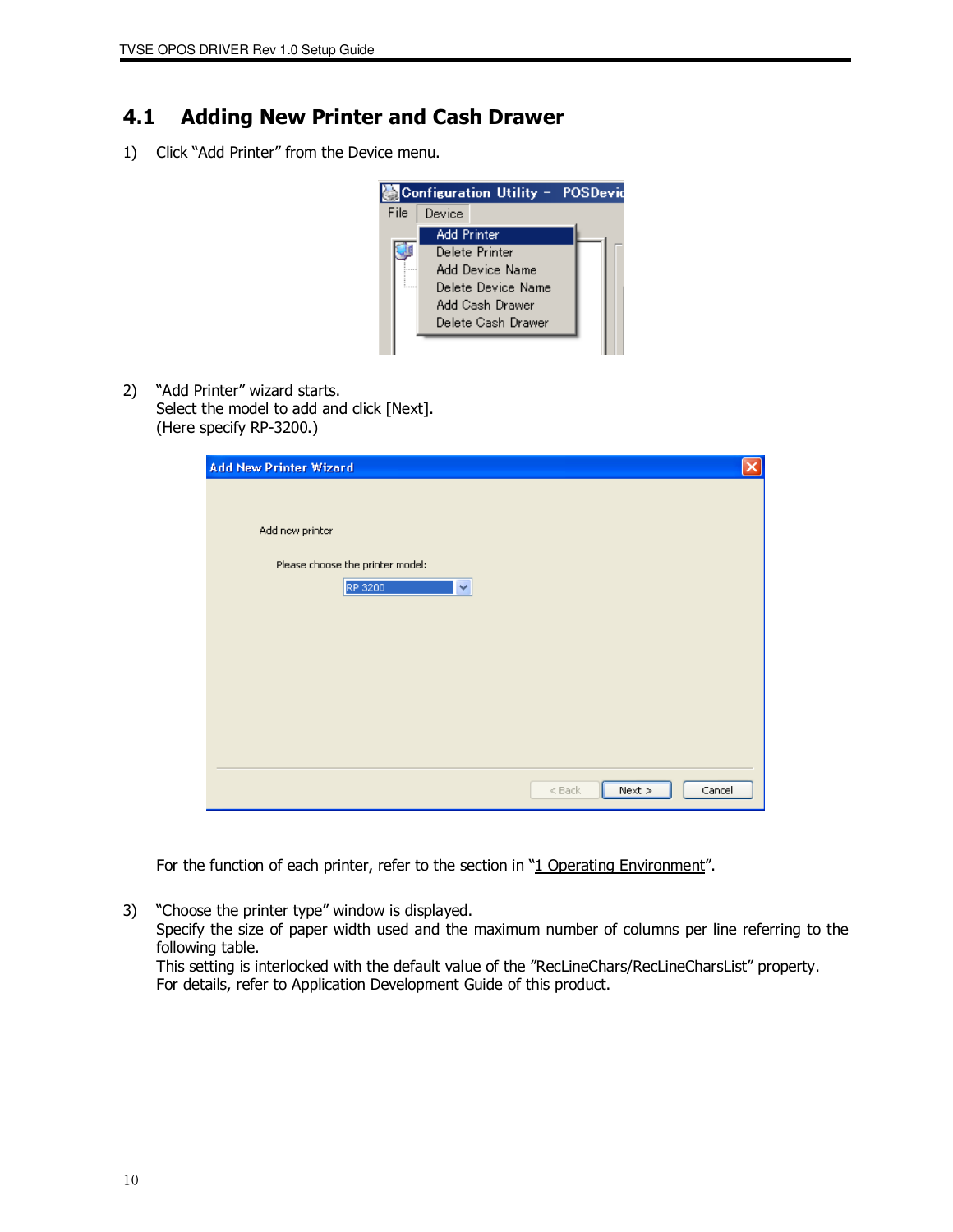| <b>Add New Printer Wizard</b>                        |                            |
|------------------------------------------------------|----------------------------|
| Please choose the printer type                       |                            |
| Please choose the paper width:<br>80<br>$\checkmark$ |                            |
| Please choose the maximum columns:<br>$\checkmark$   |                            |
| 48                                                   |                            |
|                                                      |                            |
|                                                      |                            |
|                                                      | $<$ Back<br>Next<br>Cancel |

#### RP-3200 / RP-3300

| <b>Paper Size</b><br>(mm) |    | Font A<br>$(12*24dot)$ | Font B<br>$(9 * 24dot)$ | Font C<br>$(8*16dot)$ | Max. print<br>columns |    |    |
|---------------------------|----|------------------------|-------------------------|-----------------------|-----------------------|----|----|
|                           |    |                        |                         | 30                    | 40                    | 45 | 30 |
|                           |    |                        | 58                      | 36                    | 48                    | 54 | 36 |
| 83                        | 80 | 60                     |                         | 35                    | 46                    | 52 | 35 |
|                           |    |                        |                         | 36                    | 48                    | 54 | 36 |
|                           |    |                        |                         | 42                    | 56                    | 64 | 42 |
|                           |    |                        |                         | 48                    | 64                    | 72 | 48 |
|                           |    |                        |                         | 53                    | 71                    | 80 | 53 |

#### RP-4150

| <b>Paper Size</b><br>(mm) |      | <b>Font A</b><br>$(12*24dot)$ | Font B<br>$(9*24dot)$ | Font C<br>$(8*16dot)$ | Max. print<br>columns |    |
|---------------------------|------|-------------------------------|-----------------------|-----------------------|-----------------------|----|
|                           |      |                               | 42                    | 56                    | 64                    | 42 |
|                           | 82.5 | 80                            | 48                    | 64                    | 72                    | 48 |
| 112                       |      |                               | 55                    | 73                    | 82                    | 55 |
|                           |      |                               | 60                    | 80                    | 90                    | 60 |
|                           |      | 69                            | 92                    | 104                   | 69                    |    |

RP-35

| <b>Paper Size</b><br>(mm) |  | <b>Font A</b><br>$(9*9dot)$ | Font B<br>$(7*9dot)$ | Max. print<br>columns |    |    |
|---------------------------|--|-----------------------------|----------------------|-----------------------|----|----|
|                           |  |                             | 25                   | 30                    | 25 |    |
|                           |  |                             | 57.5                 | 27                    | 33 | 27 |
| 69.5                      |  |                             | 30                   | 36                    | 30 |    |
| 76.2                      |  |                             | 32                   | 40                    | 32 |    |
|                           |  |                             | 33                   | 40                    | 33 |    |
|                           |  | 35                          | 42                   | 35                    |    |    |

After setting the above, click [Next].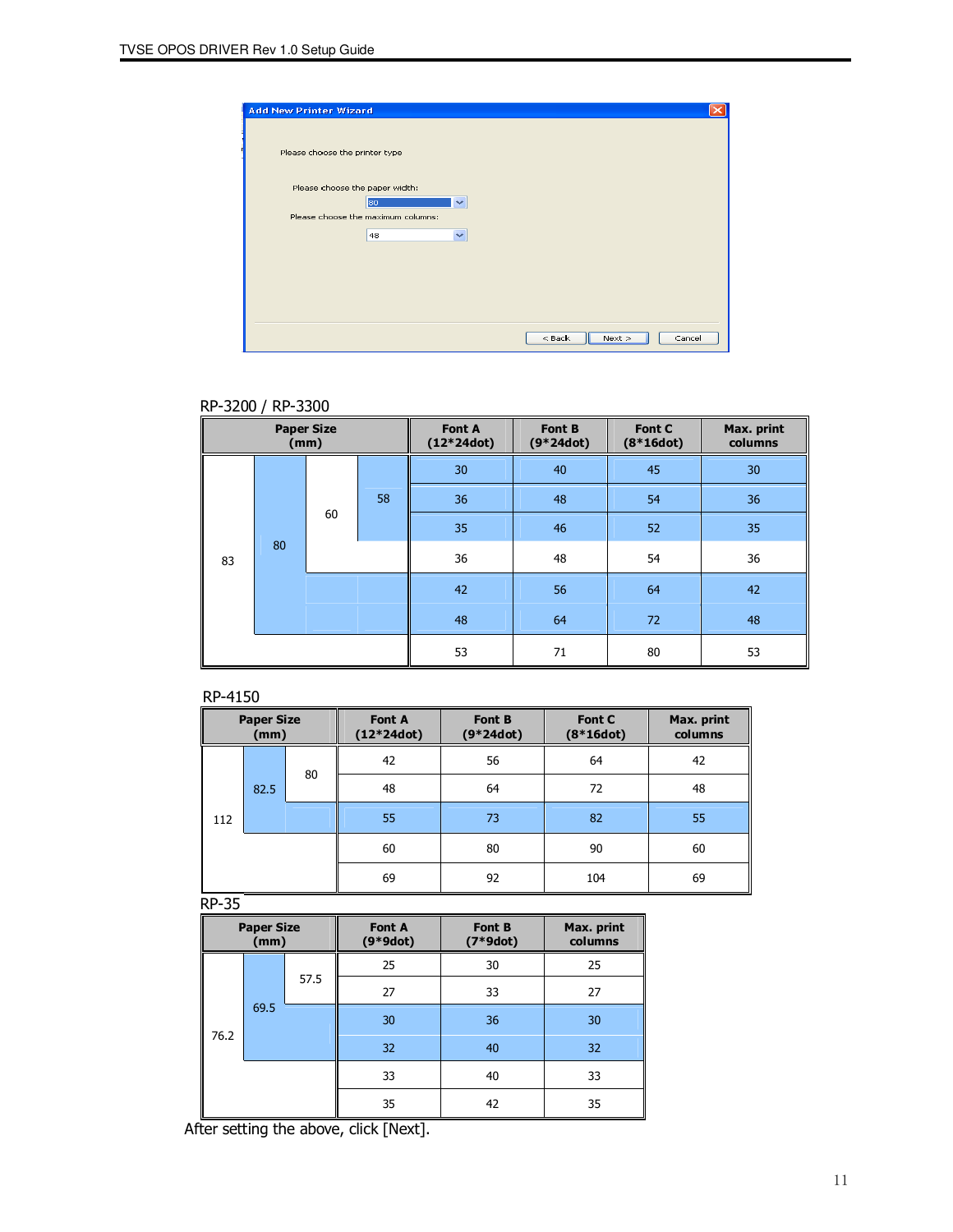4) "Details of settings" window is displayed. Settings of each item are as shown below.

| Status Back Interval<br>Write Timeout    | 200<br>msec<br>msec<br>5000<br>÷ |                    |
|------------------------------------------|----------------------------------|--------------------|
|                                          |                                  | SetBitmap Mode     |
| International Char                       | U.S.A                            | C NV Bit Image     |
| Bitmap Image Size                        | Normal                           | C Raster Bit Image |
| Map Image with Printer Resolution $\Box$ |                                  |                    |

#### Status Back interval

 Set the polling interval for acquiring printer status. Setting range: 100 to 900msec

#### Write Timeout

 Set the write timeout for output port. Setting range: 5000 to 1,000,000msec

#### International Char

 Specify a international character table to use. Set value: U.S.A/France/Germany/U.K./DenmarkI/Sweden/Itary/SpainI/Japan/Norway/Denmark II/ Spain II/Latin America/Korea

#### Code Page

Designate code page (Selection content differs by the model) Setting Value: 437/ 850/ 852/ 857/ 858/ 860/ 863/ 864/ 865/ 866/ 874/ 932/ 998/ 999/ 1252/User

Defined/

#### SetBitmap Mode

 Specify the bit image mode of the SetBitmap method. For details of this mode, refer to Application Development Guide of this product.

Set value: NV bit image/Raster bit image

#### Bitmap image size

 Specify the rate of print enlargement of the bit image registered in the SetBitmap method and PrintBitmap method.

Set value: Normal/Double-Width/Double-Height/Quadruple

#### Map image with Printer Resolution

 By setting the set-up to be valid, output the bit image designated by SetBitmap and PrintBitmap according to printer resolution.

After the above setting, click [Next].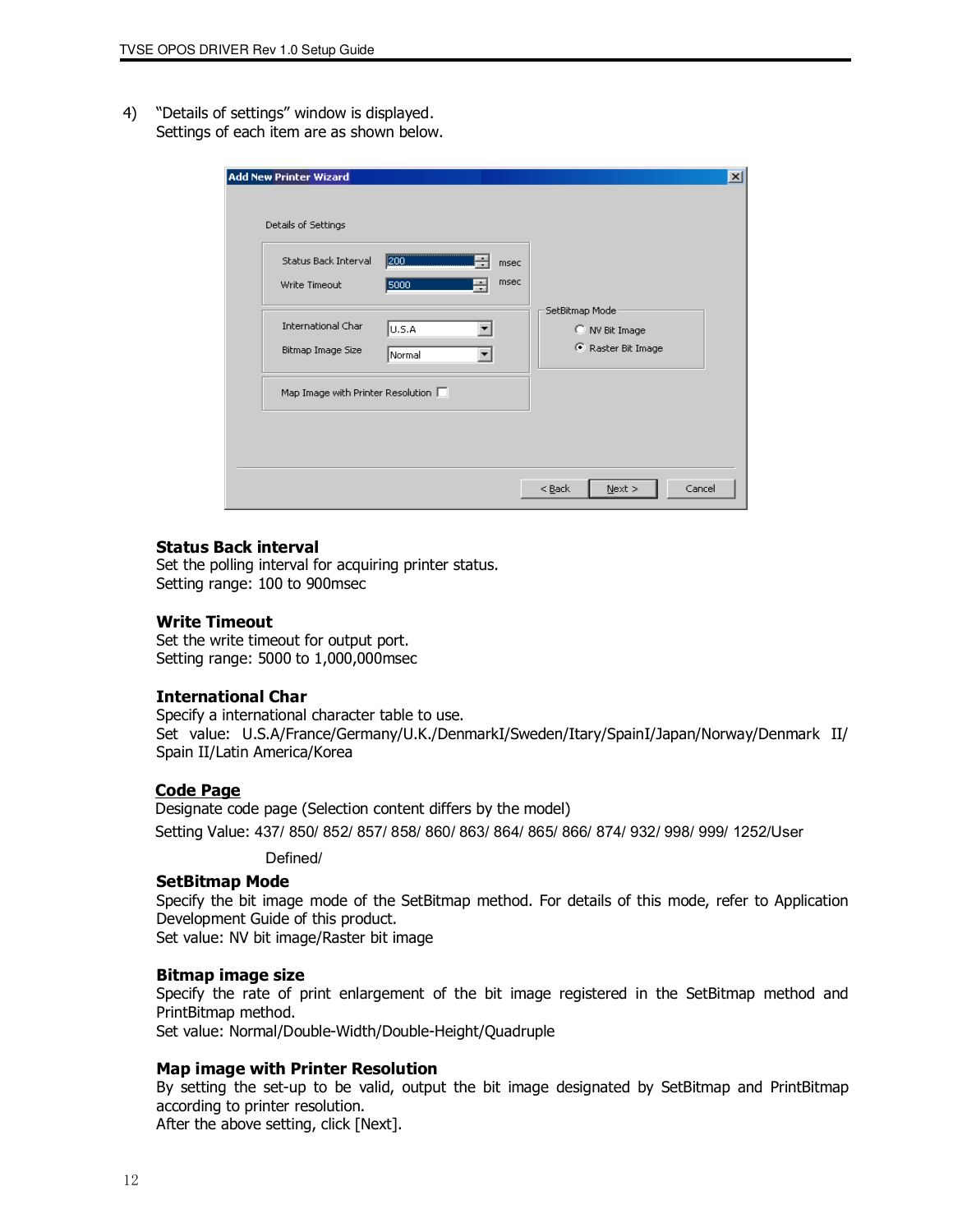5) "Select the port." window is displayed. Select a port to be used and click [Next].

| <b>Add New Printer Wizard</b>             | $\vert x \vert$                                            |
|-------------------------------------------|------------------------------------------------------------|
| Please select the port:<br>LPT1:<br><br>▾ |                                                            |
|                                           |                                                            |
|                                           |                                                            |
|                                           | $<$ <u>B</u> ack<br>$\underline{\sf{N}}$ ext $>$<br>Cancel |

6) Then the "Add new cash drawer" wizard starts. Specify the number of cash drawers connected to the printer and click [Next].

| <b>Add New Cash Drawer Wizard</b>     |          |           | $\vert x \vert$ |
|---------------------------------------|----------|-----------|-----------------|
| Add new cash drawer                   |          |           |                 |
| Please choose number of cash drawers  |          |           |                 |
| C No Cash Drawer<br>C One Cash Drawer |          |           |                 |
| C Two Cash Drawer                     |          |           |                 |
|                                       |          |           |                 |
|                                       |          |           |                 |
|                                       |          |           |                 |
|                                       |          |           |                 |
|                                       | $<$ Back | $N$ ext > | Cancel          |

 If "One Cash Drawer" or "Two Cash Drawers" is specified, the "First drawer settings" window is displayed.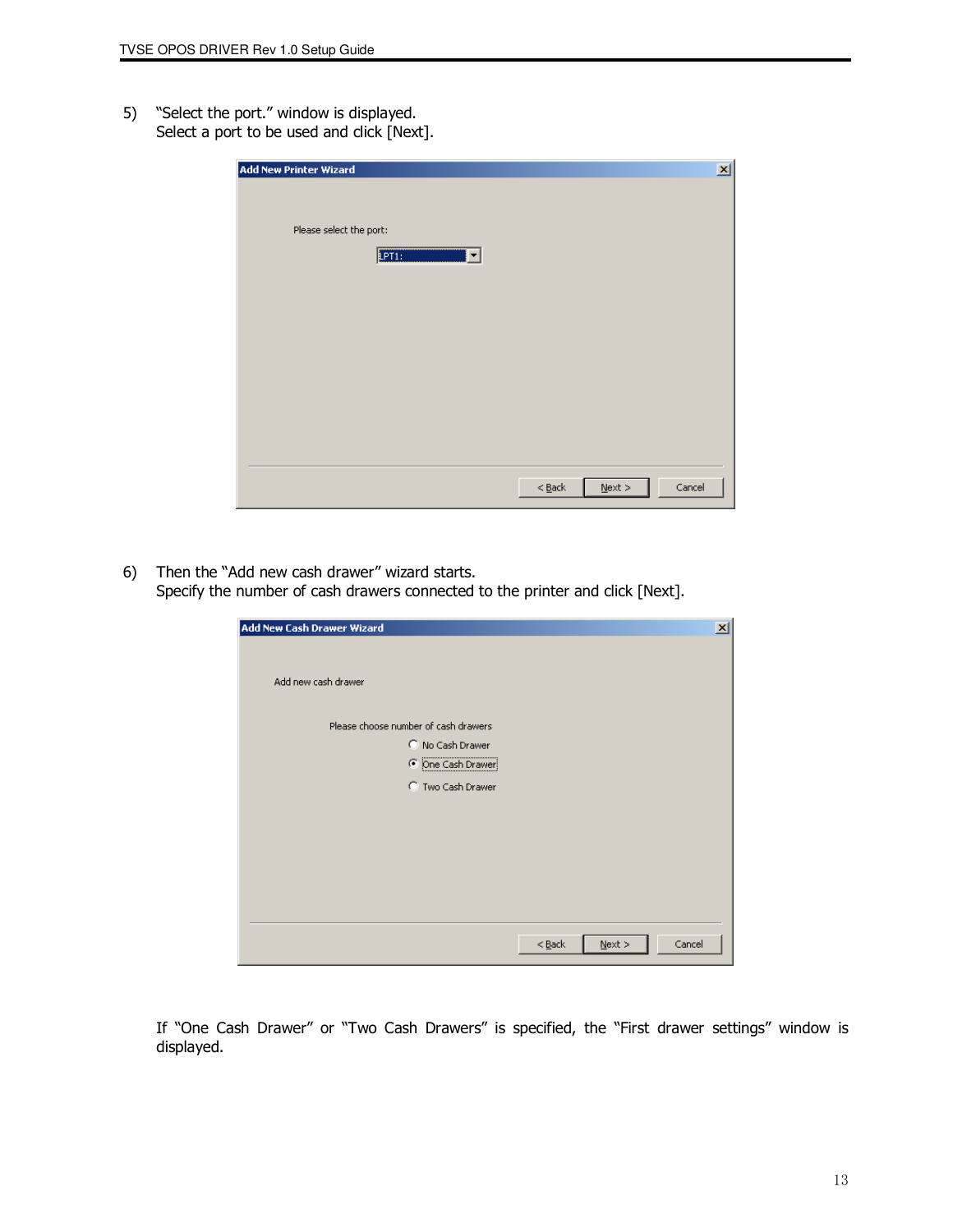| <b>Add New Cash Drawer</b>             | $\vert x \vert$                 |
|----------------------------------------|---------------------------------|
| First drawer settings                  |                                 |
| Signal Length 5 1999<br>$(x 100)$ msec |                                 |
| Pin3 Connected √                       |                                 |
| Pin3 Status of Drawer Opened           |                                 |
| $\bullet$ High                         |                                 |
| C Low                                  |                                 |
|                                        |                                 |
|                                        |                                 |
|                                        |                                 |
|                                        |                                 |
|                                        | Cancel<br>$<$ Back<br>$N$ ext > |

#### Signal Length

 Specify the time width of the pulse signal output to the solenoid of the cash drawer. Setting range: 1 to 10msec

#### Pin3 Connected

Check this when the pin 3 (drawer switch input) of the drawer kick connector is connected.

#### Pin3 Status of Drawer Opened

 Specify the drawer switch input signal level with cash drawer open. Setting value: High/Low

After the above setting, click [Next].

 \* When "Two Cash Drawers" is specified, clicking [Next] causes the "Second drawer settings" window is displayed.

Set the second cash drawer as in the same manner as the above and click [Next].

7) "Finish the printer setting" window is displayed.

 Click [Finish]. Here, this tool performs registration processing for system registry. \* It takes some time till registration of system registry is completed.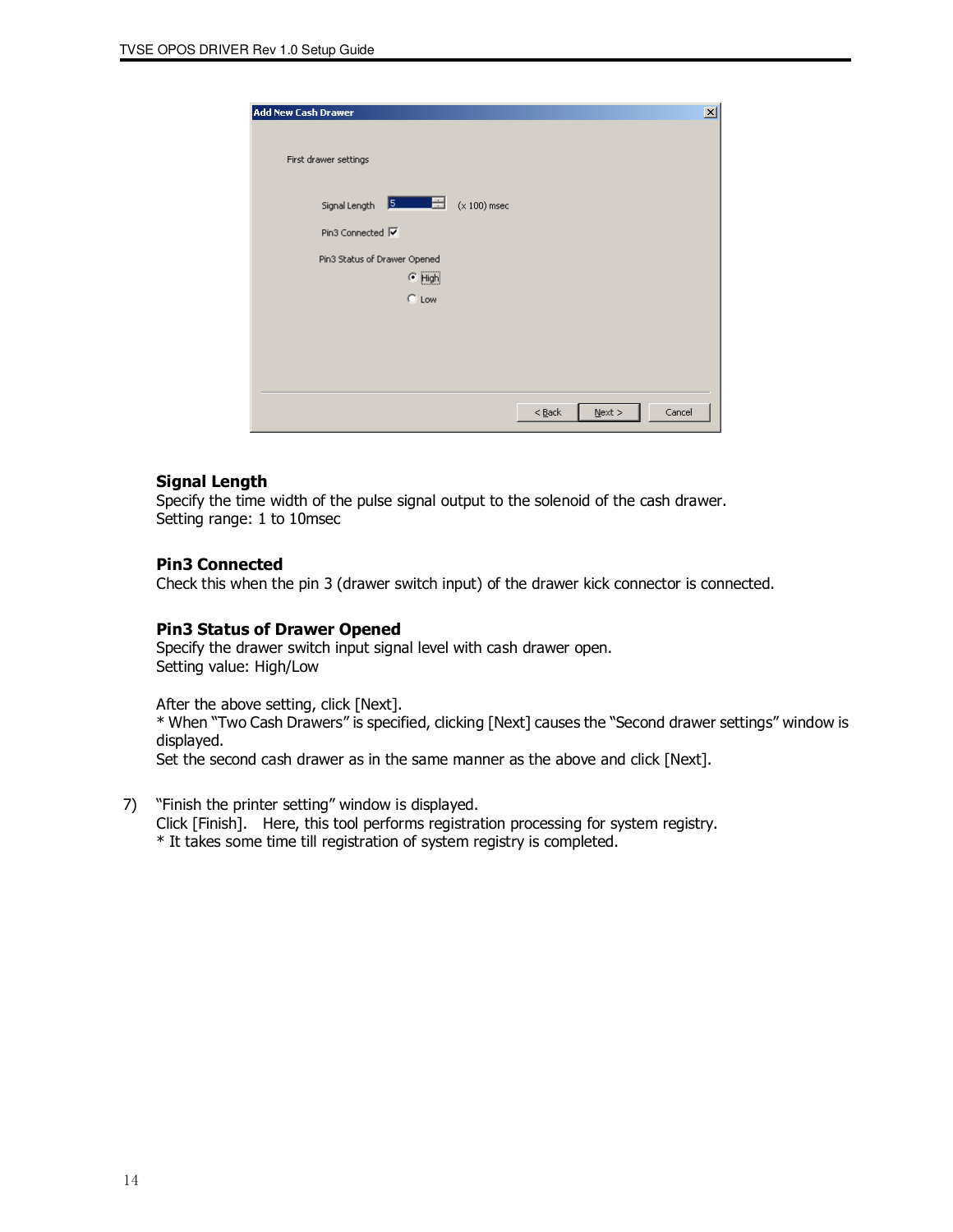| <b>Add New Printer Wizard</b>                   | $\vert x \vert$ |
|-------------------------------------------------|-----------------|
|                                                 |                 |
| Finish the printer settings                     |                 |
|                                                 |                 |
|                                                 |                 |
|                                                 |                 |
|                                                 |                 |
|                                                 |                 |
|                                                 |                 |
|                                                 |                 |
|                                                 |                 |
| $[$ Finish $]$<br>$< \underline{\mathsf{Back}}$ | Cancel          |
|                                                 |                 |

8) When this wizard is finished, the printer and the cash drawer registered in "Device view" and "Setting view" are indicated.

| Configuration Utility - RP 3200_1                                                 |                                                                                                                                                                                                                                                                                                                                                                                  |                                                                                                                                                                                                                                                                             |                                       |
|-----------------------------------------------------------------------------------|----------------------------------------------------------------------------------------------------------------------------------------------------------------------------------------------------------------------------------------------------------------------------------------------------------------------------------------------------------------------------------|-----------------------------------------------------------------------------------------------------------------------------------------------------------------------------------------------------------------------------------------------------------------------------|---------------------------------------|
| File Device HELP                                                                  |                                                                                                                                                                                                                                                                                                                                                                                  |                                                                                                                                                                                                                                                                             |                                       |
| POSDevices<br>POSPrinter<br>RP 3200_1<br>白 42 CashDrawer<br>< /wiii RP 3200_1.CD1 | <b>Interface Setting</b><br>Port<br>LPT1:<br>×<br>Serial Port Setting<br>BaudRate<br>$\sim$<br>$\sim$<br>Parity<br>HandShake<br>$\checkmark$<br><b>Time Adjustment</b><br>$\vee$ msec<br>Status Back Interval 200<br>$\vee$ msec<br>Write Timeout<br>5000<br><b>Bitmap Setting</b><br>Map Image with Bimp File Resolution<br>SetBitmap Mode<br>ONV Bit Image<br>Raster Bit Image | Printer Setting<br>80<br>Paper Width<br>48<br>Columns<br>U.S.A<br><b>International Char</b><br>Code Page<br>437<br>CashDrawer Setting<br>$(x 100)$ msec<br>Signal Length<br><b>Drawer Status</b><br>Pin3 Connected<br>Pin3 Status of Drawer Opened<br>C High<br><b>OLow</b> | $\vee$<br>mm<br>v<br>×<br>$\ddotmark$ |

\* Setting of each item can be changed directly from Setting View.

Each time setting of item is changed, the change is reflected to the system registry immediately.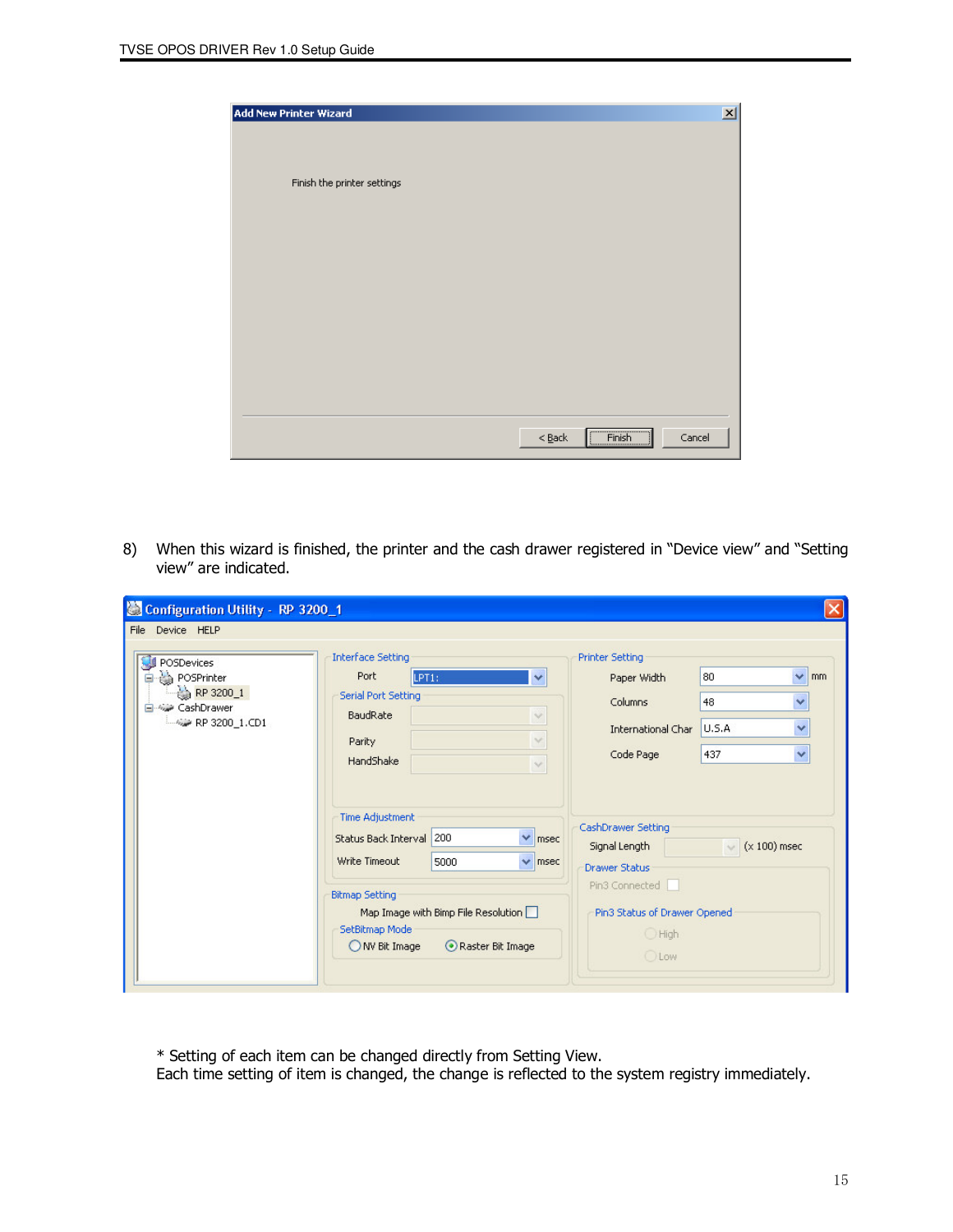## 4.2 Adding New Cash Drawer

1) Click "Add Cash Drawer" from the "Device" menu. \* Be sure to execute Add Cash Drawer after finishing printer registration.



2) "Add new cash drawer" wizard starts.

| <b>Add New Cash Drawer Wizard</b>   |                                      |          |        |        |
|-------------------------------------|--------------------------------------|----------|--------|--------|
|                                     |                                      |          |        |        |
| Add new cash drawer                 |                                      |          |        |        |
| Please choose the device to connect |                                      |          |        |        |
|                                     | RP 3200_1                            | v        |        |        |
|                                     | Please choose number of cash drawers |          |        |        |
|                                     | ◯ No Cash Drawer                     |          |        |        |
|                                     | 1 Cash Drawer                        |          |        |        |
|                                     | ○2 Cash Drawer                       |          |        |        |
|                                     |                                      |          |        |        |
|                                     |                                      |          |        |        |
|                                     |                                      |          |        |        |
|                                     |                                      |          |        |        |
|                                     |                                      | $<$ Back | Next > | Cancel |

Following this step, refer to the description in "6) Then the "Add new cash drawer" wizard starts" of the section "4.1 Adding New Printer and Cash Drawer" and later, and perform adding drawer procedure in the same manner.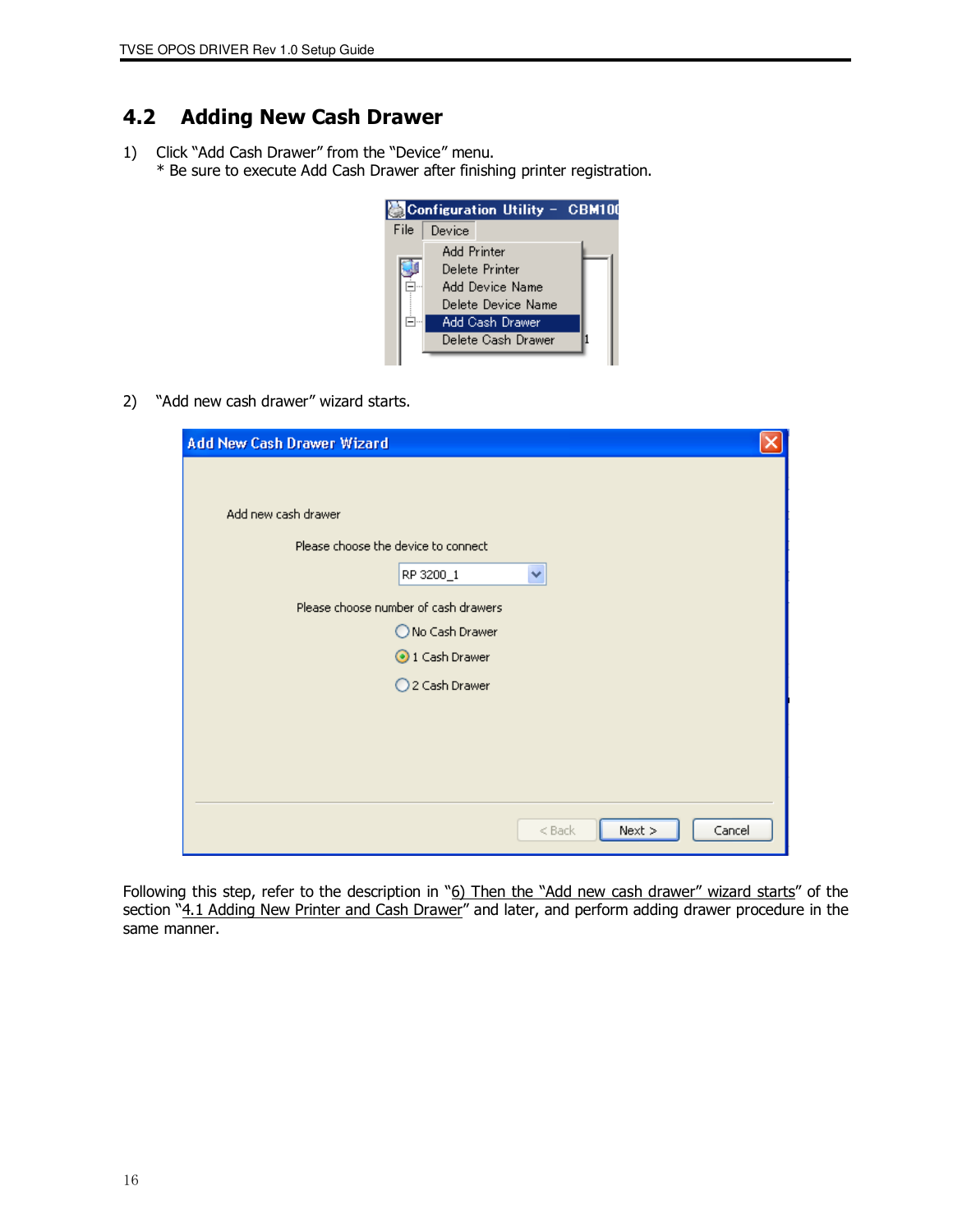## 4.3 Adding Logical Device

A logical device name can be assigned to the printer and cash drawer registered.

1) Click "Add Device Name" in the "Device" menu.



2) "Add Device" window is displayed.

 The printer or cash drawer registered is shown in the list of "Select the device". Select the object printer or cash drawer and enter a logical device name in the text box of "Enter the device name".

| <b>Add Device</b> |                              |        |
|-------------------|------------------------------|--------|
|                   | Please select the device     |        |
|                   | RP 3200_1                    |        |
|                   | Please enter the device name |        |
|                   | PR <sub>01</sub>             |        |
|                   |                              |        |
|                   |                              |        |
|                   | Add                          | Cancel |

After the above setting, click [Add]. If [Cancel] is clicked, the above setting is discarded.

3) After completion of the above procedure, the added logical device name is indicated on the Device view.

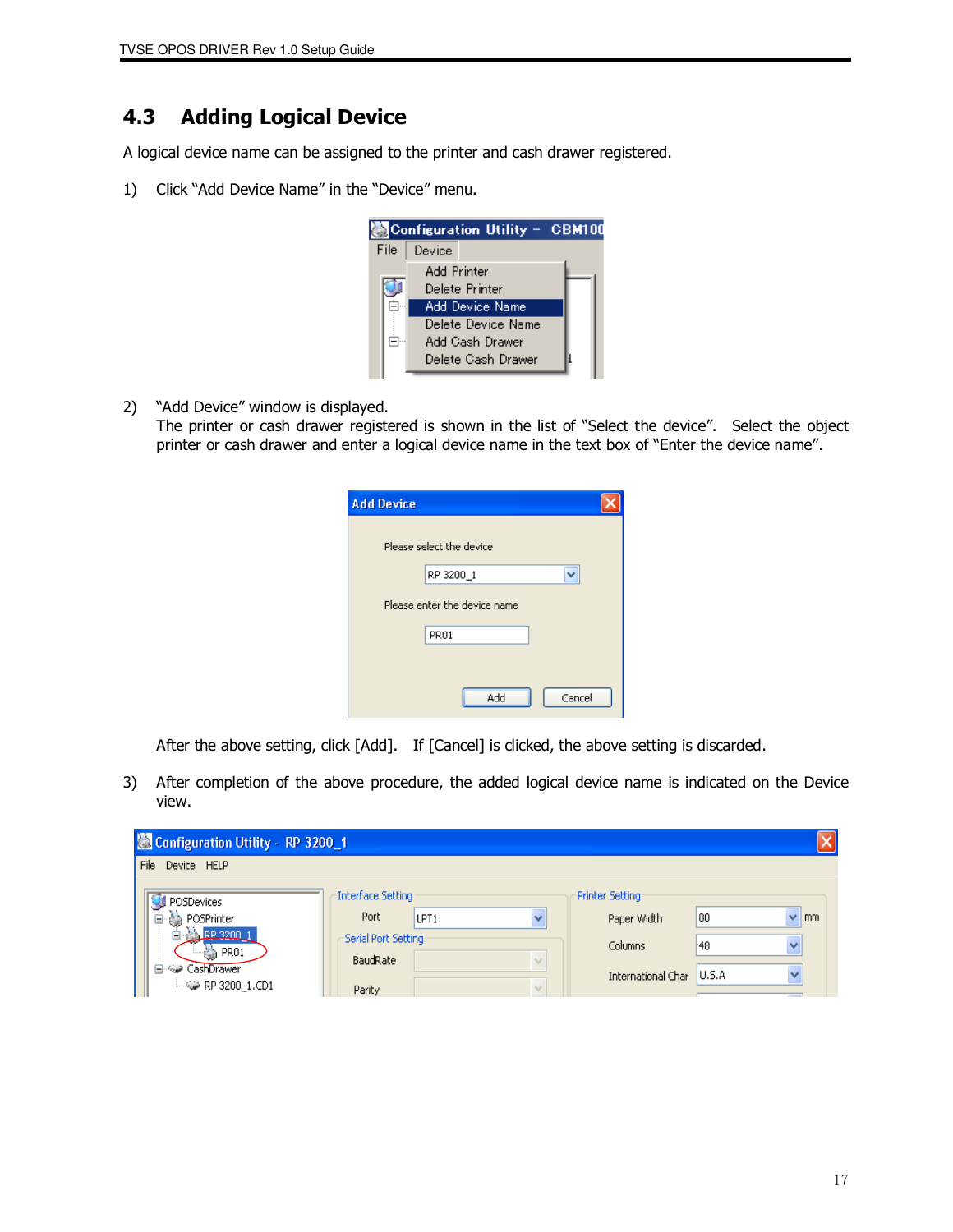## 4.4 Deleting Device

This section describes deletion of physical device (printer) and cash drawer registered.

## Deleting Printer

1) Select the printer you want to delete from the "POSPrinter" list of Device view.

| Configuration Utility - RP 3200_1 |                                 |       |  |                    |                       |
|-----------------------------------|---------------------------------|-------|--|--------------------|-----------------------|
| Device HELP<br>File               |                                 |       |  |                    |                       |
| POSDevices                        | <b>Interface Setting</b>        |       |  | Printer Setting    |                       |
| POSPrinter                        | Port                            | LPT1: |  | Paper Width        | 80<br>$\mathsf{mm}$   |
| R <sub>01</sub>                   | Serial Port Setting<br>BaudRate |       |  | Columns            | 48<br>$\checkmark$    |
| CashDrawer (                      | Parity                          |       |  | International Char | U.S.A<br>$\checkmark$ |

2) Click "Delete Printer" in the "Device" menu.



3) Message dialog "Warning – Do you want to delete printer device and assorted cash drawers" is displayed.

Click [Yes (Y)]. If you click [No (N)], deleting the printer is aborted.

| ConfigurationUtility                                                       |
|----------------------------------------------------------------------------|
| Warning - Do you want to delete printer device and associated cash drawers |
| <br>No<br>ΈS                                                               |

\* When deleting a printer is carried out, all the registered drawer and logical device are deleted.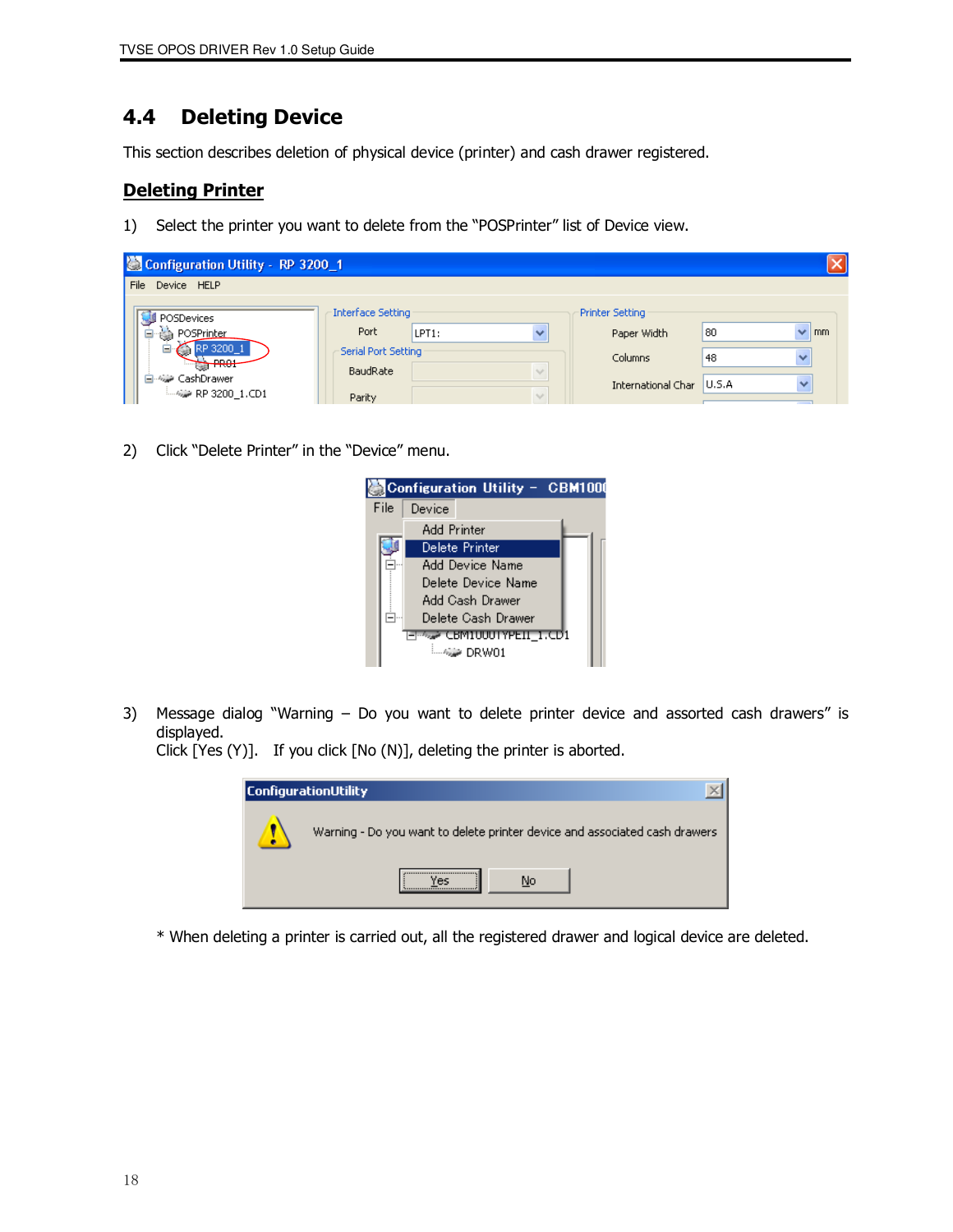## Deleting Cash Drawer

1) Select a cash drawer you want to delete from the "CashDrawer" list of the Device view.

| Configuration Utility - RP 3200_1                                 |                                        |       |                         |                    |                                |
|-------------------------------------------------------------------|----------------------------------------|-------|-------------------------|--------------------|--------------------------------|
| File<br>Device HELP                                               |                                        |       |                         |                    |                                |
| POSDevices                                                        | <b>Interface Setting</b>               |       |                         | Printer Setting    |                                |
| POSPrinter<br>Gab                                                 | Port                                   | LPT1: |                         | Paper Width        | 80<br>m <sub>m</sub><br>v      |
| PR <sub>01</sub>                                                  | Serial Port Setting<br><b>BaudRate</b> |       | $\gamma_{\alpha,\beta}$ | Columns            | 48<br>$\overline{\phantom{a}}$ |
| <sup>,</sup> CashD <del>rawer</del><br>$\leftarrow$ RP 3200_1.CD1 | Parity                                 |       | $\sim$                  | International Char | <b>U.S.A</b>                   |

2) Click "Delete Cash Drawer" on the "Device" menu.

|      |             | Configuration Utility - CBM1000 |  |  |  |
|------|-------------|---------------------------------|--|--|--|
| File | Device      |                                 |  |  |  |
|      | Add Printer |                                 |  |  |  |
|      |             | Delete Printer                  |  |  |  |
|      |             | Add Device Name                 |  |  |  |
|      |             | Delete Device Name              |  |  |  |
|      |             | Add Cash Drawer                 |  |  |  |
|      |             | Delete Cash Drawer              |  |  |  |
|      |             |                                 |  |  |  |

\* When deleting a drawer is carried out, logical device is also deleted (printer is not deleted).

### Deleting Logical Device (Printer)

1) Select a logical device to delete from the "POSPrinter" of the Device view.



2) Click "Delete Device Name" on the "Device" menu.

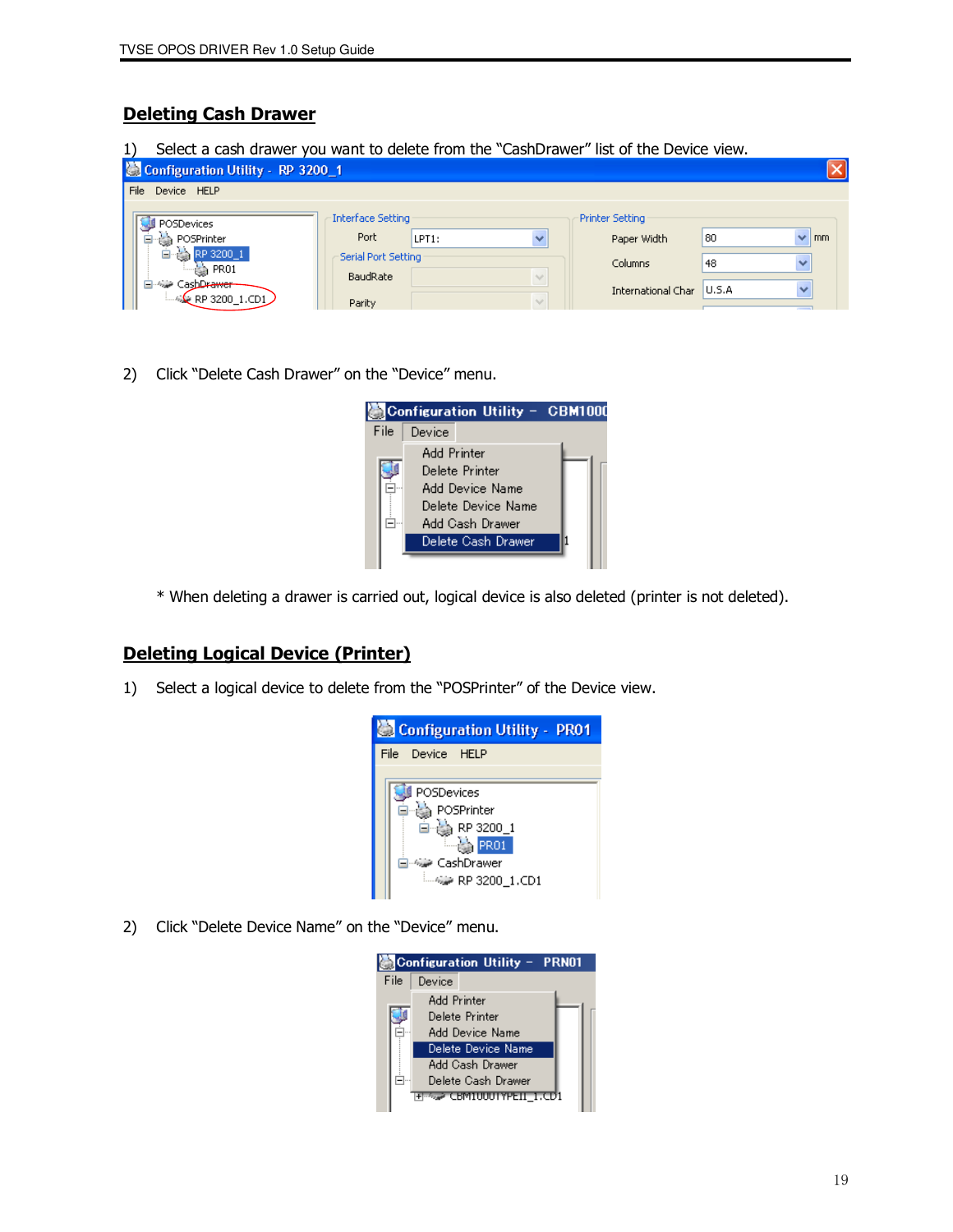## Deleting Logical Device (Cash Drawer)

1) Select a logical device you want to delete from the "CashDrawer" list of the Device view.



2) Click "Delete Device Name" on the "Device" menu.



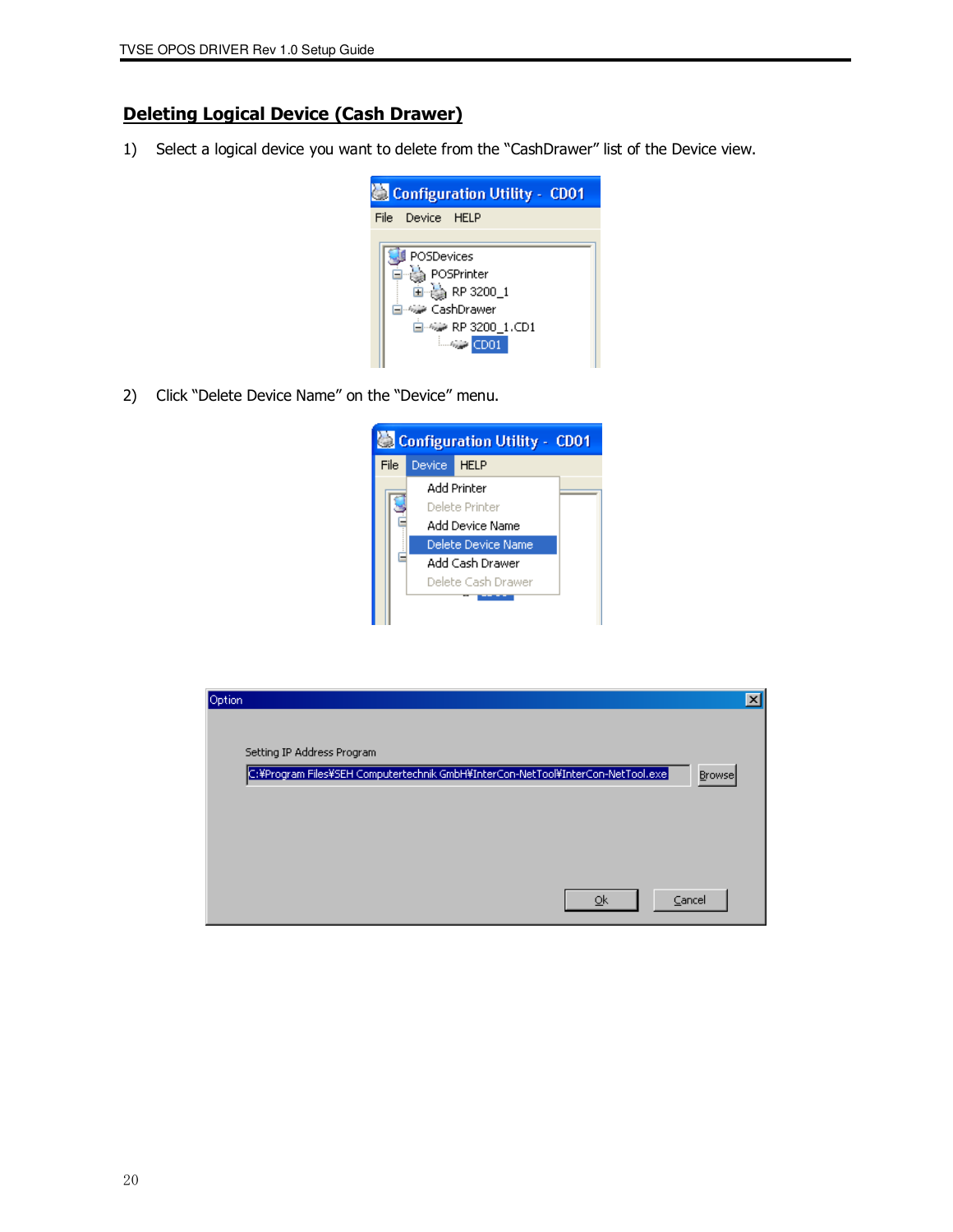## 4.5 Help Menu

### Version Information

1) Click [Regarding Configuration Utility] from [Help] Menu.

|                                      | Configuration Utility - RP 3200_1               |                                 |       |                          |                        |        |              |
|--------------------------------------|-------------------------------------------------|---------------------------------|-------|--------------------------|------------------------|--------|--------------|
| File                                 | Device HELP                                     |                                 |       |                          |                        |        |              |
|                                      | <b>About ConfigurationUtility</b><br>POSDevices | <b>I</b> rface Setting          |       |                          | <b>Printer Setting</b> |        |              |
|                                      | POSPrinter<br>Ė<br>●                            | Port                            | LPT1: | $\overline{\phantom{a}}$ | Paper Width            | 80     | mm<br>▿      |
| ė<br>RP 3200_1<br>$\rightarrow$ PR01 |                                                 | Serial Port Setting<br>BaudRate |       | $\sim$                   | Columns                | 48     | v            |
|                                      | 白~編> CashDrawer<br>自-4→ RP 3200_1.CD1           | Parity                          |       | $\sim$                   | International Char     | lu.s.a | $\checkmark$ |
|                                      | <b>Endown</b> CD01                              | HandShake                       |       |                          | Code Page              | 437    | $\checkmark$ |

 2) [Regarding OPOS Configuration Utility] dialog box is displayed. Details on version information for OPOS Driver/OPOS Configuration Utility can be viewed.

| <b>About ConfigurationUtility</b>                                                                                                                                                                                        |    |
|--------------------------------------------------------------------------------------------------------------------------------------------------------------------------------------------------------------------------|----|
| TVS Electronics OPOS Configuration Utility Version 1.3                                                                                                                                                                   | ОК |
| ConfigurationUtility.exe: 1.3.0.24<br>BcWidth.dll: 1.8.3.3<br>CBMDSO.dll: 1.8.3.5<br>CBMportMon.dll: 1.8.4.1<br>CBMSocketMon.dll: 1.8.2.4<br>CBMTSO.dll: 1.8.4.5<br>dmCBMPortMon.dll: 1.8.0.10<br>Japanese.dll: 1.3.0.24 |    |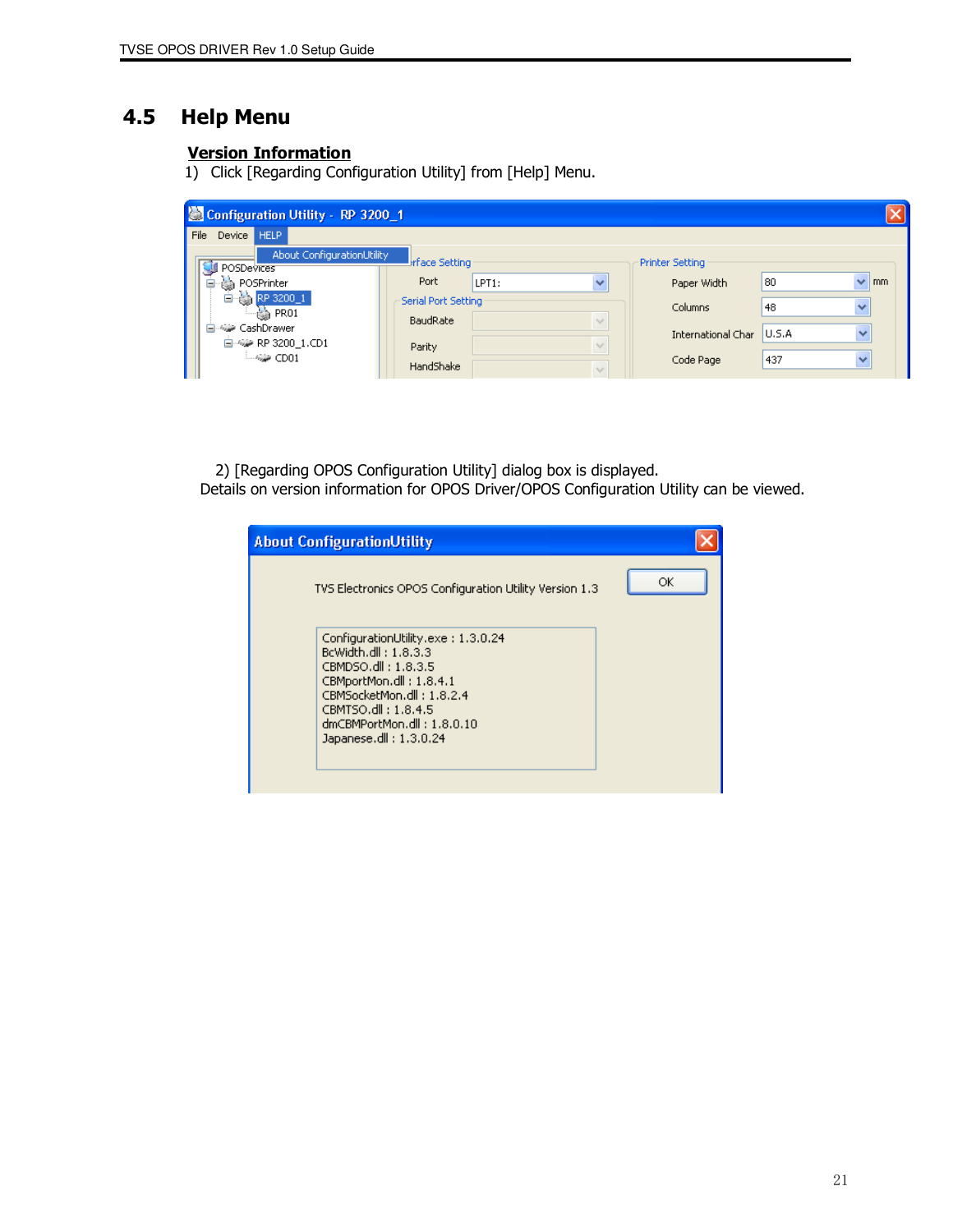## 5. Uninstall

Uninstall of this product is explained.

#### Deleting System Registry

Physical and logical devices are deleted by Configuration Utility.

- For the method of deleting device, refer to the section "4.4 Deleting Device".
- \* When upgrading this product, retaining the registered device setting is recommended.

## Deleting OPOS Driver

1) From the "Add or Remove Programs" in "Control Panel", select "TVS Electronics OPOS Driver" and click [Remove].



2) A message dialog "Are you sure you want to remove TVS Electronics OPOS Driver from you computer?" is displayed.

Click [Yes (Y)]. If you click [No (N)], deleting this program is cancelled.



3) A dialog indicating the progress of uninstall process is displayed.

| <b>Citizen Systems OPOS Driver</b>    |
|---------------------------------------|
|                                       |
|                                       |
|                                       |
| --------------------<br>Cancel<br>I I |
|                                       |

4) When the uninstall procedure is finished normally, "TVS Electronics OPOS Driver" is removed from the "Add or Remove Programs" list.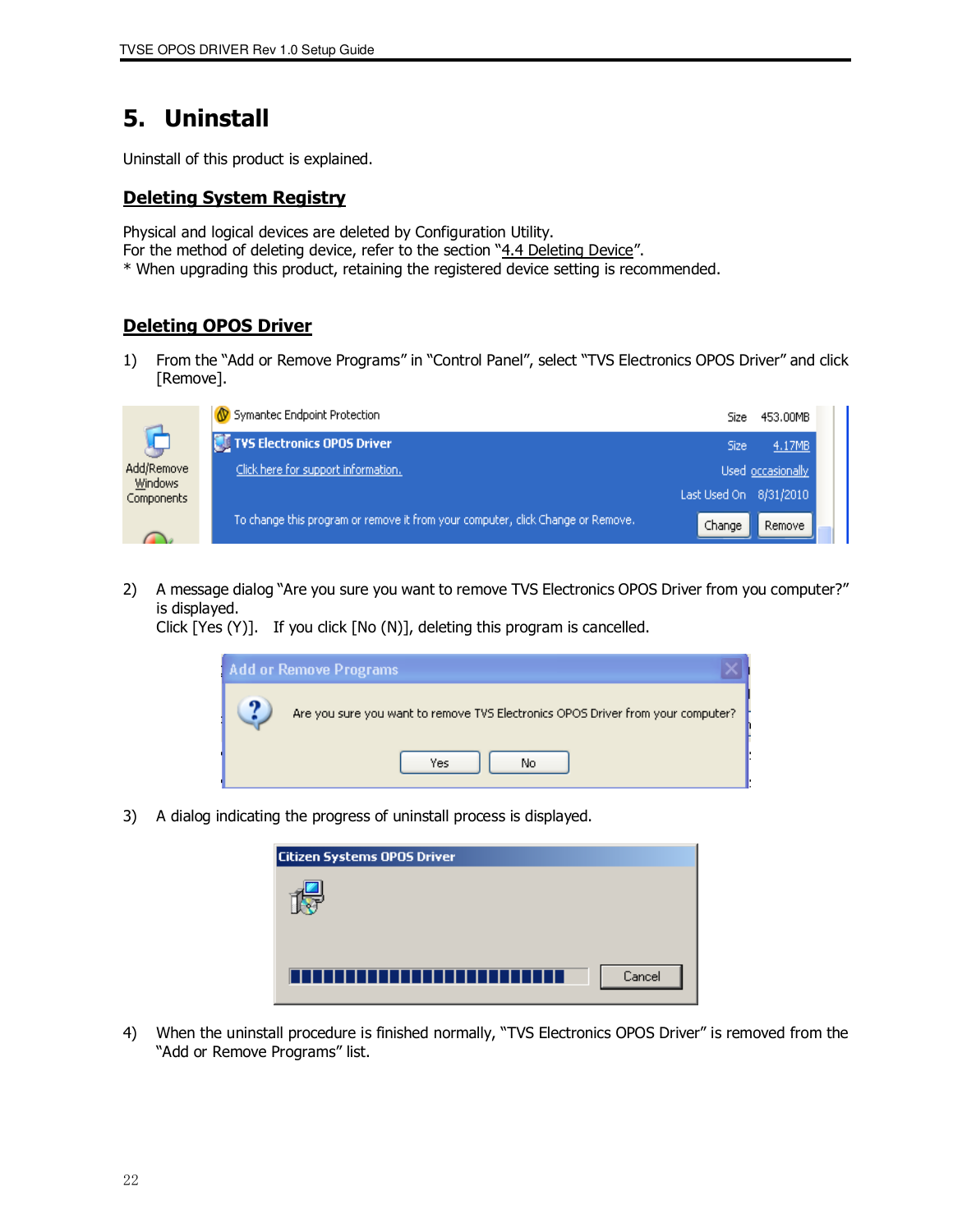## 6. Printer Setting

Using this product assumes that the DIP switch and memory switch of the printer are set as shown below. For the details of the method of operating each switch and the content of setting, refer to User's Guide of each model.

## 6.1 RP-3200 / RP-3300 **DIP Switch Setting**

| <b>DSW No.</b> | <b>Function</b>                         | <b>Setting</b> | <b>Description</b> |
|----------------|-----------------------------------------|----------------|--------------------|
|                | INIT<br>(when serial interface is used) | OFF            | <b>Disabled</b>    |

## Memory Switch Setting

| <b>MSW</b><br>No. | <b>Function</b>                                             | <b>Setting</b>     | <b>Description</b> |
|-------------------|-------------------------------------------------------------|--------------------|--------------------|
| $1 - 1$           | Power ON notify setting                                     | <b>OFF</b>         | Enabled            |
| $1 - 2$           | Input buffer                                                | <b>OFF</b>         | 4KB                |
| $1 - 3$           | <b>Busy condition</b>                                       | ON                 | <b>Buffer full</b> |
| $1 - 4$           | Receiving error character                                   | <b>OFF</b>         | Character?         |
| $1 - 5$           | CR mode                                                     | <b>OFF</b>         | Disabled           |
| $1 - 7$           | Select DSR signal<br>(when serial interface is used)        | <b>OFF</b>         | <b>DSR</b>         |
| $1 - 8$           | Select INIT signal<br>(when serial interface is used)       | <b>OFF</b>         |                    |
| $2 - 2$           | Auto cutter operation                                       | ON                 | Enabled            |
| $3 - 1$           | Auto cutter restore                                         | <b>OFF</b>         | L/F enabled        |
| $3 - 3$           | Parallel 31Pin<br>(when USB and parallel IF are<br>used)    | <b>OFF</b>         | Reset              |
| $3 - 7$           | CBM1000-compatible mode                                     | <b>ON</b>          | Compatible         |
| $3 - 8$           | Cover opened while printing                                 | <b>OFF</b>         | Auto restore       |
| $4 - 8$           | Forced partial                                              | <b>OFF</b>         | <b>Disabled</b>    |
| $5 - 2$           | Vertical basic calculation pitch                            | <b>OFF</b>         | 360 dots           |
| $6-1$             | Act. For Driver                                             | <b>ON</b>          | Valid              |
| $7-6$             | DMA control                                                 | Enabled            |                    |
| $9 - 1$           | Code page                                                   | Katakana           | $\overline{a}$     |
| $9 - 2$           | Foreign language characters                                 | Japan              |                    |
| $9 - 3$           | Kanji                                                       | Enabled            |                    |
| $9 - 4$           | JIS/Shift-JIS                                               | Shift-JIS          |                    |
| $10-3$            | ACK output timing<br>(when USB and parallel IF are<br>used) | <b>Before BUSY</b> |                    |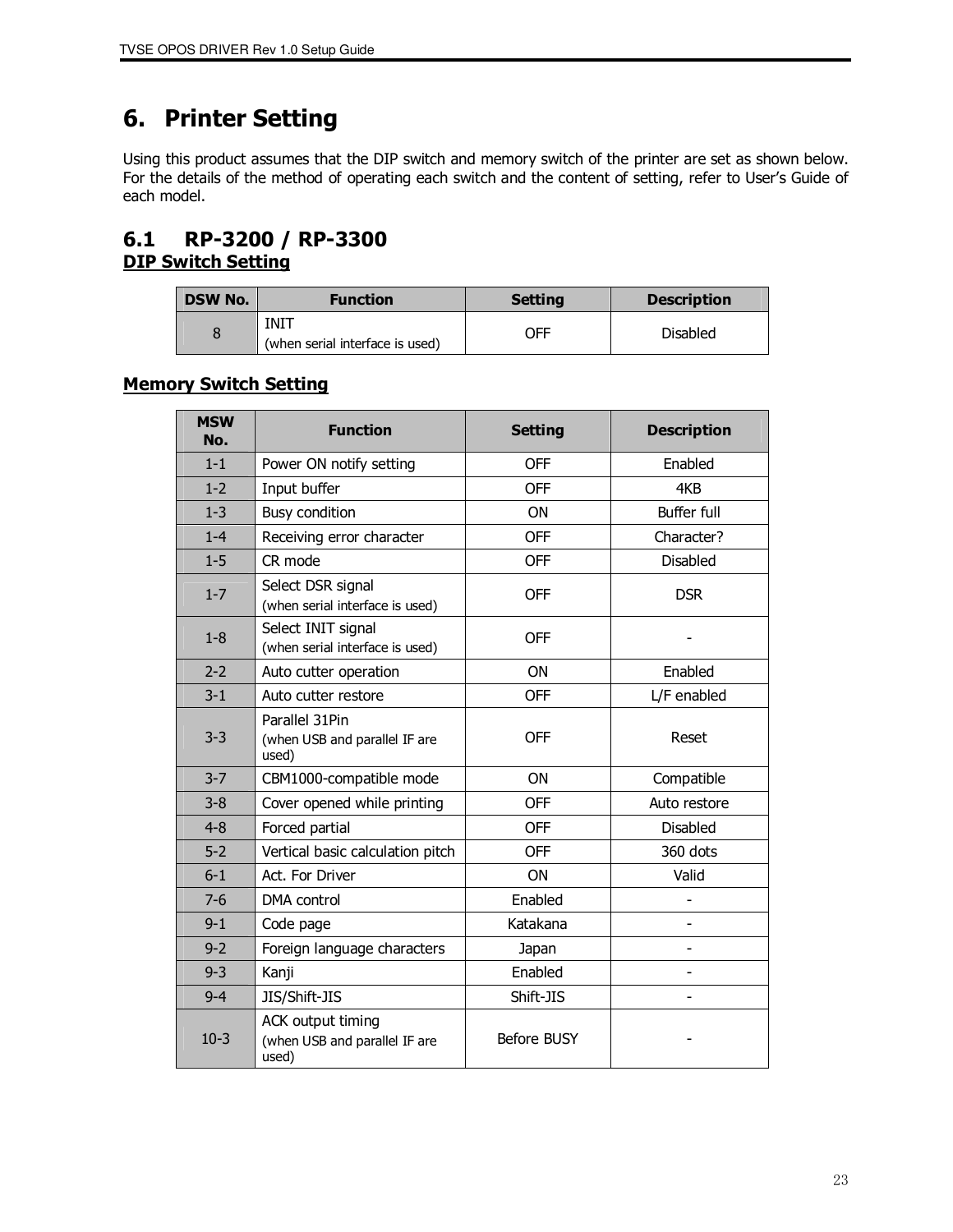## 6.2 RP-4150

## **DIP Switch Setting**

| <b>DSW No.</b> | <b>Function</b>                         | <b>Setting</b> | <b>Description</b> |
|----------------|-----------------------------------------|----------------|--------------------|
|                | INIT<br>(when serial interface is used) | OFF            | <b>Disabled</b>    |

## Memory Switch Setting

| <b>MSW</b><br>No. | <b>Function</b>                                                    | <b>Setting</b>  | <b>Description</b> |
|-------------------|--------------------------------------------------------------------|-----------------|--------------------|
| $1 - 1$           | Power ON notify setting                                            | <b>OFF</b>      | Enabled            |
| $1 - 2$           | Input buffer                                                       | <b>OFF</b>      | 4KB                |
| $1 - 3$           | <b>Busy condition</b>                                              | ON              | <b>Buffer full</b> |
| $1 - 4$           | Receiving error character                                          | <b>OFF</b>      | Character?         |
| $1 - 5$           | CR mode                                                            | <b>OFF</b>      | <b>Disabled</b>    |
| $1 - 7$           | Select DSR signal<br>(when serial interface is used)               | <b>OFF</b>      | <b>DSR</b>         |
| $1 - 8$           | Select INIT signal<br>(when serial interface is used)              | <b>OFF</b>      |                    |
| $2 - 2$           | Auto cutter operation                                              | ON              | Enabled            |
| $3 - 1$           | Auto cutter restore                                                | OFF             | L/F enabled        |
| $3 - 3$           | Parallel 31Pin<br>(when USB and parallel IF are<br>used)           | <b>OFF</b>      | Reset              |
| $3 - 7$           | CBM1000-compatible mode                                            | ON              | Compatible         |
| $3 - 8$           | Cover opened while printing                                        | <b>OFF</b>      | Auto restore       |
| $4 - 8$           | Forced partial                                                     | <b>OFF</b>      | <b>Disabled</b>    |
| $5 - 2$           | Vertical basic calculation pitch                                   | <b>OFF</b>      | 360 dots           |
| $5-5$             | Power OFF notify                                                   | <b>Disabled</b> |                    |
| $7-6$             | <b>DMA</b> control                                                 | Enabled         |                    |
| $9 - 1$           | Code page                                                          | Katakana        |                    |
| $9 - 2$           | Foreign language characters                                        | Japan           |                    |
| $9 - 3$           | Kanji                                                              | Enabled         |                    |
| $9 - 4$           | JIS/Shift-JIS                                                      | Shift-JIS       |                    |
| $10-3$            | <b>ACK output timing</b><br>(when USB and parallel IF are<br>used) | Before BUSY     |                    |